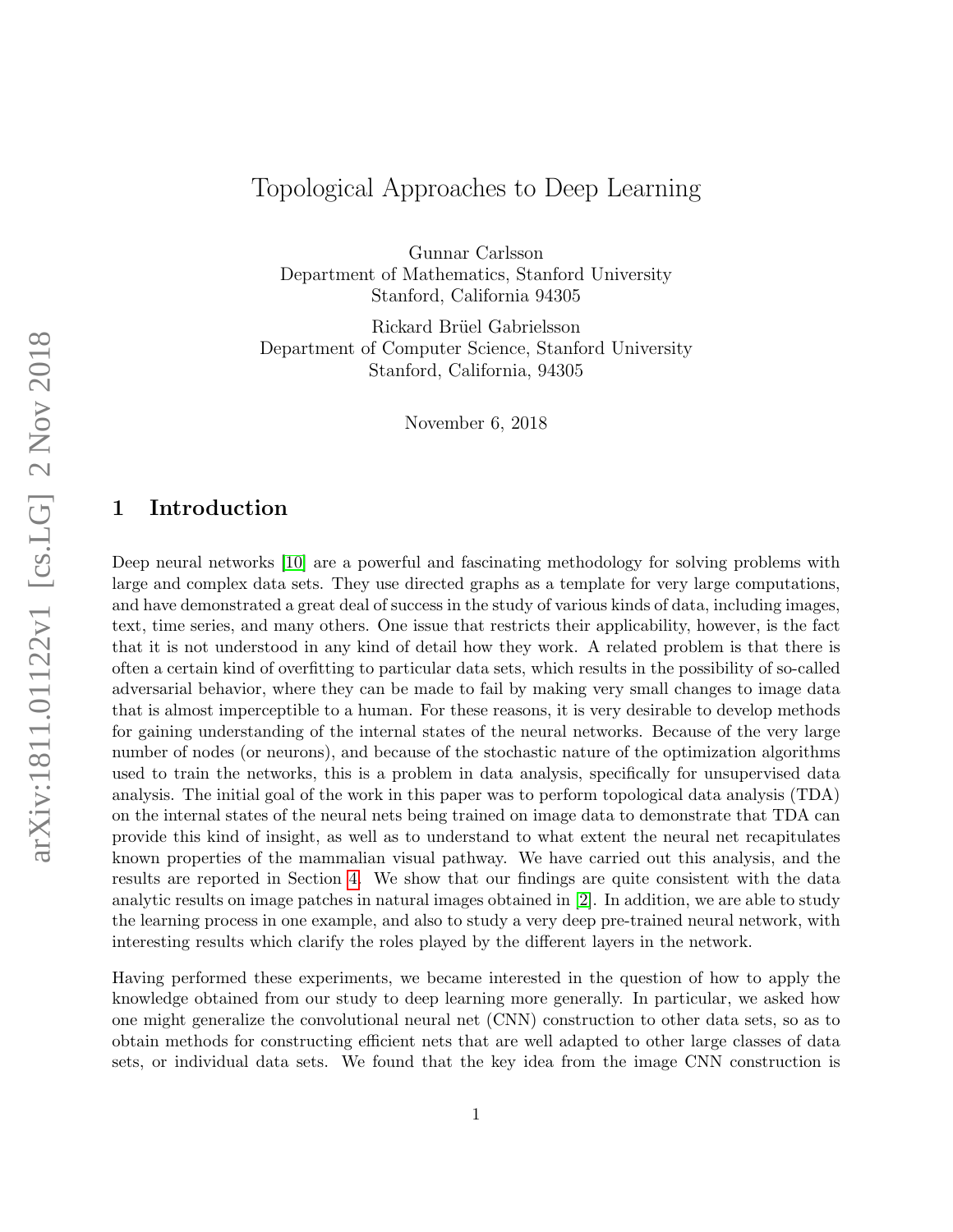the fact that the set of features (pixels) is endowed with a geometry, which can be encoded in a metric, coming from the grid in which the pixels are usually arranged. However, in most data sets, one has one or more natural notions of distance between features, and generalizations based on such metrics appeared to be a potentially very powerful source of methods for constructing neural nets with restrictions on the connections based on such a metric. The idea of studying geometric properties of features has been foreseen by M. Robinson in [\[11\]](#page-21-2) under the heading of topological signal processing. The second goal for us in this paper, then, is to introduce a mathematical formalism for constructing neural network structures from metric and graph based information on the feature space of a data set. We also find that this formalism simplifies and makes precise the specification of neural networks even while using standard methods. In Section [5.2](#page-16-0) we evaluate the improvements possible from the very simplest application of this idea. The nature of the improvements come in two directions. The first is in speeding up the learning process. The training of neural nets can be quite a time consuming process, and it is clearly desirable to lower the cost (in time) of training. We found that the methods were more effective on more complex data sets, which is encouraging. A second kind of improvement is in the direction of *generalization*. When training on image data sets, it is standard procedure to select two subsets of the data set, one the training set and the other the test set. The network is trained on the training set, and accuracy is evaluated on the test set. This procedure is designed to guard against overfitting, and the accuracy often achieves very impressive numbers. However, one can consider the problem of training on one data set of images and evaluating on an entirely different data set. For example, there are two familiar data sets consisting of images of digits, one MNIST [\[7\]](#page-21-3) and the other SVHN [\[16\]](#page-22-0). The first is a relatively "clean" data set, The second is actually obtained from images of numbers for the addresses of houses. One could attempt to train on MNIST and evaluate accuracy not on a different subset of MNIST, but rather SVHN. Surprisingly, the results of this process yield abysmal results, with an accuracy very close to that achieved by random selection of classifications. We demonstrate that by the use of the methods we have discussed one can improve the accuracy significantly, although still not to an acceptable level. It suggests that further application of the methods could give us much improved generalization.

We identify three separate scenarios giving rise to geometric information about the feature space. The first is where by its very construction, a set of features is equipped with a geometric structure. Typical examples of this situation are images or time series, where, for example, the pixels (features of images) are designed with a rectangular geometry in mind. The second is where a geometry is obtained from studies such as that performed in [\[2\]](#page-21-1). Finally, there is a situation where one is given a more or less general data matrix with numerical entries, and imposes a metric on it via standard choices of metric such as Euclidean, Hamming, etc. Once this has been done, it is important to be able to compress this geometric information into a smaller representation, something which can be achieved by the Mapper construction [\[12\]](#page-21-4).

We believe that the study of the geometry of the feature space attached to various kinds of data sets will be a very powerful tool that can inform the construction and improve the performance of neural networks. Additionally, because we have incorporated geometric methods in the constructions, we also believe that our formalism opens the door to more sophisticated, detailed, and nuanced mathematical analysis of neural networks.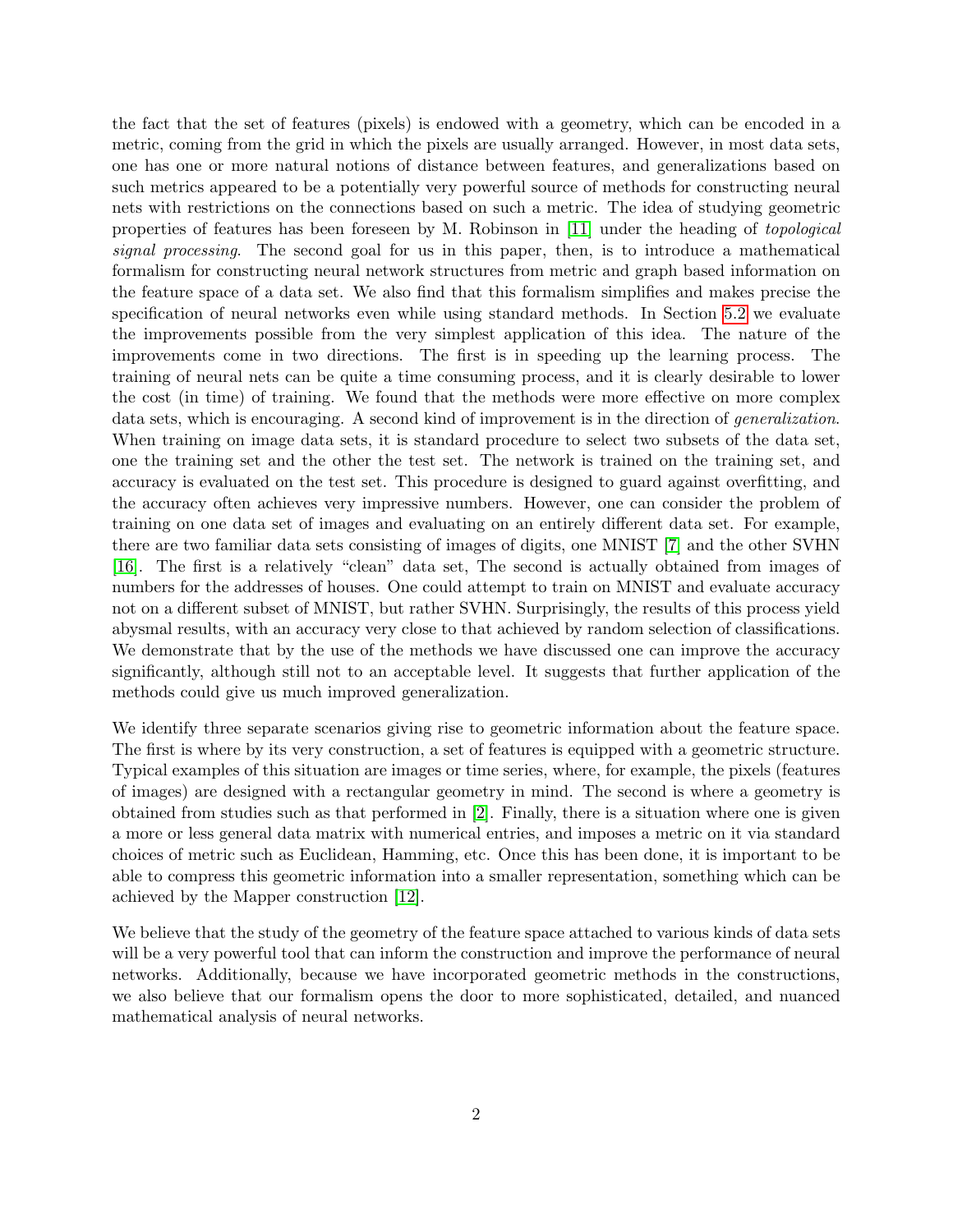#### <span id="page-2-1"></span>2 Neural Nets

This section will introduce feed-forward neural nets as well as the special case of convolutional neural nets (CNN's).

**Definition 2.1** By a feed-forward system of depth r we will mean a directed acyclic graph  $\Gamma$  with vertex set  $V(\Gamma)$  with the following properties.

1.  $V(\Gamma)$  is decomposed as a disjoint union

$$
V(\Gamma) = V_0(\Gamma) \sqcup V_1(\Gamma) \sqcup \cdots \sqcup V_r(\Gamma)
$$

- 2. If  $v \in V_i(\Gamma)$ , then every edge of the form  $(v, w)$  of  $\Gamma$  has  $w \in V_{i+1}(\Gamma)$ .
- 3. The nodes in  $V_0(\Gamma)$  (respectively  $V_r(\Gamma)$ ) are called initial nodes (respectively terminal nodes).
- 4. We assume that for every non-initial node  $w \in V_i(\Gamma)$ , there is at least one  $v \in V_{i-1}(\Gamma)$  so that  $(v, w)$  is an edge in  $\Gamma$ .
- 5. For each vertex v of  $\Gamma$ , we denote by  $\Gamma(v)$  (respectively  $\Gamma^{-1}(v)$ ) the set of all vertices w of  $\Gamma$ so that  $(v, w)$  (respectively  $(w, v)$ ) is an edge of  $\Gamma$ .

The sets  $V_i(\Gamma)$  are referred to as the layers of the feed-forward system. We say that a layer  $V_i(\Gamma)$ is locally finite if the sets  $\Gamma^{-1}(v)$  are finite for all  $v \in V_i(\Gamma)$ . By a sub-feed-forward system of a feed-forward system  $\Gamma$  of depth r, we mean a directed subgraph  $\Gamma_0 \subseteq \Gamma$  so that the graph  $\Gamma_0$  and the families of vertices  $V_0(\Gamma) \cap \Gamma_0, \ldots, V_r(\Gamma) \cap \Gamma_0$  themselves form a feed-forward system. In particular, it must be the case that for each  $v \in \Gamma_0$ , the set  $\Gamma^{-1}(v) \cap \Gamma_0$  must be non-empty.

**Remark 2.1** Note that we do not assume that  $\Gamma$  is finite. It is sometimes useful to use infinite feed forward systems as idealized constructions with useful finite systems contained in it.

Remark 2.2 We have described only the simplest kinds of structures used in neural nets. There are many others, which can also be described using the methodology we are introducing, but we leave them to future work.

It is also useful to have a slightly different point of view on feed-forward systems. Recall that a correspondence from a set X to a set Y is a subset  $C \subseteq X \times Y$ . It is clear that one can compose correspondences, and for any correspondence  $\mathcal{C}: X \to Y$  we will write  $\mathcal{C}(x) = \{y \in Y | (x, y) \in \mathcal{C}\}\$ and  $C^{-1}(y) = \{x \in X | (x, y) \in C\}$ . We also say that a correspondence  $C: X \to Y$  is surjective if  $C^{-1}(y) \neq \emptyset$  for all  $y \in Y$ . These notions are familiar, but we give some particular examples that will be relevant for the construction of convolutional neural networks.

<span id="page-2-0"></span>**Example 2.1** Given any two sets X and Y, we have the *complete correspondence*  $\mathcal{C}^c(X, Y) : X \to Y$ Y, defined b y  $\mathcal{C}^{c}(X, Y) = X \times Y$ .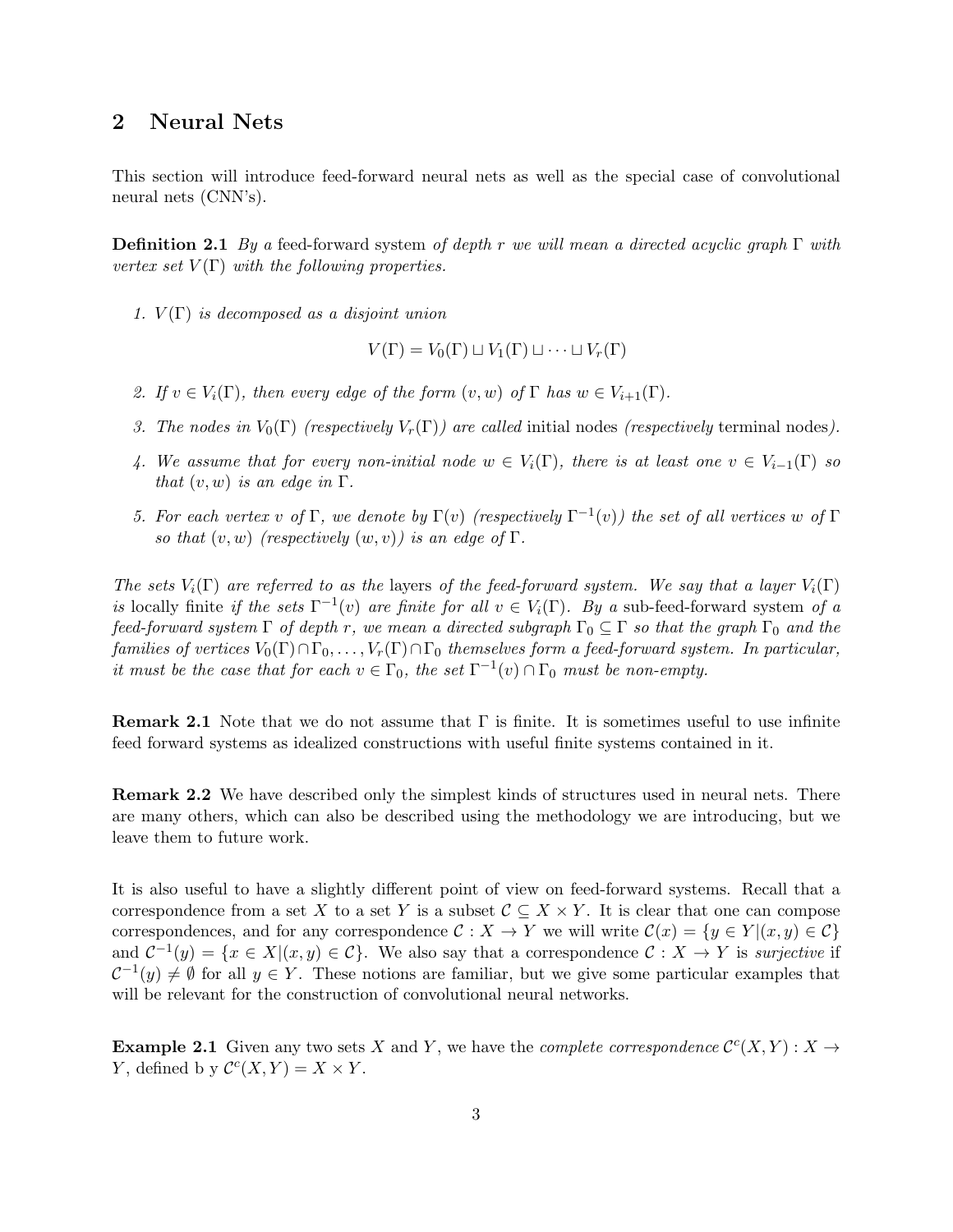**Example 2.2** Given any map of sets  $f : X \to Y$ , we have the functional correspondence  $\mathcal{C}_f : X \to Y$ Y attached to f, defined to consist of the points in the graph of f, defined to be  $\{(x, f(x)) | x \in X\}$ .

**Example 2.3** Let  $C: X \to U$  and  $D: Y \to W$ , we define the product correspondence

$$
\mathcal{C} \times \mathcal{D} : X \times Y \to U \times W
$$

by the requirement that  $((x, y)(u, w)) \in C \times D$  if and only if  $(x, u) \in C$  and  $(y, w) \in D$ .

<span id="page-3-0"></span>**Example 2.4** Let X be a metric space, with distance function d. Suppose further that we are given a non-negative threshold r. Then we define  $C_d(r) : X \to X$ , the metric correspondence with threshold r from X to itself, by  $C_d(r)(x) = \{x' | d(x, x') \le r\}$ . It will occasionally be useful to permit the definition of metric spaces to include the possibility of infinite values. The three axioms of metric spaces extend in a natural way to this generality.

<span id="page-3-1"></span>**Example 2.5** Let  $\Gamma$  be graph, with vertex set  $V = V(\Gamma)$ . Then the *graphical correspondence*  $\mathcal{C}_{\Gamma}: V \to V$  is defined by  $(v, v') \in \mathcal{C}_{\Gamma}$  if and only if  $(v, v')$  is an edge in  $\Gamma$ .

We now give the definition of a kind of object that is completely equivalent to a feedforward system.

**Definition 2.2** Let  $\mathcal{I}_r$  denote the totally ordered set  $\{0, 1, \ldots, r\}$  regarded as a category. By a generator for an r-layer feed-forward system, we will mean a functor F from the category  $\mathcal{I}_r$  to the category Cor of finite sets and correspondences. The associated feed-forward system has as its vertex set  $\prod F(i)$ , and where there is a connection from  $v \in F(i)$  to  $w \in F(j)$  if and only if (1)  $j = i + 1$  and  $(2)$   $(v, w) \in F(i \to i + 1)$ .

Feed-forward systems are used to describe and specify certain computations. The nodes are considered variables, so will be assigned numerical values which we call  $r_v$ . The nodes in the 0-th or initial layer are regarded as input variables, so they are in one to one correspondence with variables that are attached to a data set.

**Definition 2.3** By an activator, we will mean a triple  $(\mu, S, f)$ , where  $\mu$  is a commutative semigroup structure on  $\mathbb{R}$ , S is a subsemigroup of the multiplicative semigroup of  $\mathbb{R}$ , and  $f : \mathbb{R} \to \mathbb{R}$  is a function, which we call the cutoff function. Given a feedforward structure  $\Gamma$ , an activation system for Γ is a choice of an activator  $(\mu_v, S_v, f_v)$  for each non-initial vertex of Γ. A coefficient system for a feed-forward system  $\Gamma$  and activation system  $(\mu_v, S_v, f_v)$  is a choice of element  $\lambda_{(u,v)} \in S_v$  for each edge  $(u, v)$  of  $\Gamma$ .

Remark 2.3 Typically we use only a small number of distinct activators, and also assign all the nodes in a given layer the same activator. For purposes of this paper, the only semigroup structures on R we use are the additive structure and the commutative operation  $(x, y) \to \max(x, y)$ . Also, for the purposes of this paper, the only choices for S will be either all of  $\mathbb R$  or  $\{1\}$ , but in other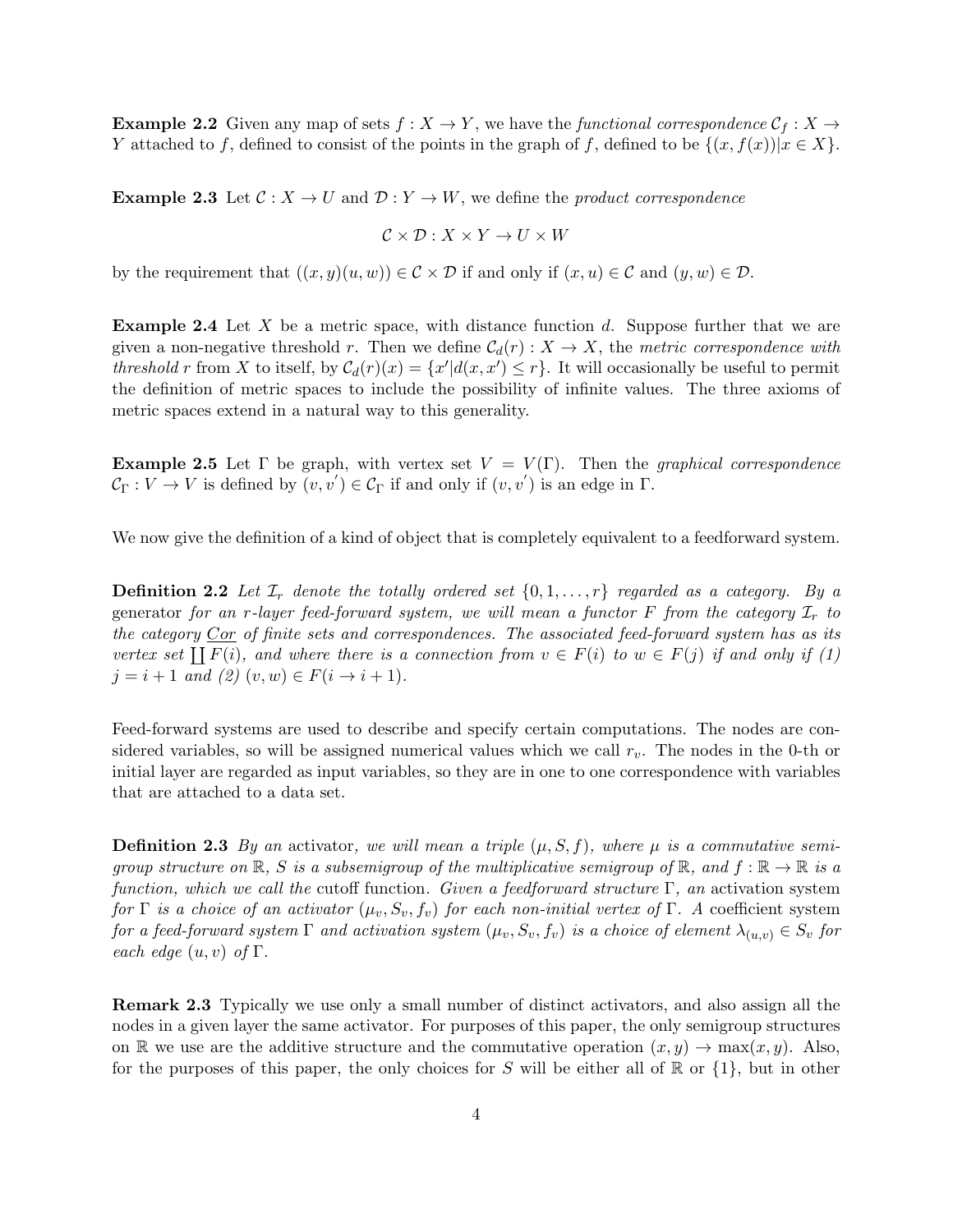contexts there might be other choices. The cutoff function may be chosen to be the identity, but in general is a continuous function that is a continuous version of a function that is zero below a threshold and 1 above it. The ring  $\mathbb R$  can be replaced by other rings, such as the field with two elements, which can be useful in Boolean calculations.

We now wish to use this data to construct functions on the input data. We assume we are given a locally finite feed-forward structure Γ, equipped with an activation system  $\mathcal{A} = (\mu_v, S_v, f_v)$  and a coefficient system  $\Lambda = {\lambda_{(u,v)}}$ . For each i, with  $0 \le i \le r$ , we set  $W_i$  equal to the real vector space of functions from  $V_i(\Gamma)$  to R. We now define a function  $\varphi_i = \varphi_i(-:A,\Lambda): W_{i-1} \to W_i$ , for  $0 \leq i \leq r$ , on a function  $g: V_{i-1} \to \mathbb{R}$  by

$$
\varphi_i(g)(v) = f_v(\sum_{(u,v)\in\Gamma} \lambda_{(u,v)} g(u))
$$

Note that the sum is computed using the monoid structure  $\mu_v$ , and is taken over all edges of Γ with terminal vertex  $v$ . This set is finite by the local finiteness hypothesis. We have now constructed functions  $\varphi_i: W_{i-1} \to W_i$  for all  $0 \leq i \leq r$ , and therefore can construct the composite

$$
\Phi=\Phi(-;\mathcal{A},\Lambda)=\varphi_r\mathbin{\raisebox{.3pt}{\scriptsize$\circ$}}\varphi_{r-1}\mathbin{\raisebox{.3pt}{\scriptsize$\circ$}}\cdots\mathbin{\raisebox{.3pt}{\scriptsize$\circ$}}\varphi_1
$$

from  $W_0$  to  $W_r$ , i.e. a function from the input set to the output set.

The final requirement is the choice of a loss function. Given a set of points  $\mathfrak{D} \subseteq W_0$ , and a function  $F: \mathfrak{D} \to W_r$ , the goal of deep learning methods is to construct a function  $\varphi$  as above that best approximates the function  $F$  in a sense which has yet to be defined. If the function is viewed as a continuous function to the vector space  $W_r$ , then the finding the best  $L_2$  approximation is quite reasonable, and the  $L_2$  distance from the approximating function to F will be defined to be the loss function. If, however, the output function is categorical, i.e. has a finite list of values, then it is often the case that the possible outputs are identified with the vertices in the standard  $(n-1)$ -simplex

$$
\{(x_1, \ldots, x_n)| x_i \ge 0 \text{ for all } i \text{ and } x_1 + \cdots + x_n = 1\}
$$

in  $\mathbb{R}^n$ , and other loss functions are more appropriate. The output function still takes continuous valued, and the goal becomes to fit a continuous function to the discrete one. One could of course do this directly, but it has been found that fitting certain transformations of the continuous function perform better. One very common choice is the following. Suppose that from the construction of the neural net, it is known that the values of the neurons in the terminal layer are always positive real numbers. Define  $\sigma_n : \mathbb{R}^n_+ \to \mathbb{R}^n_+$  by

<span id="page-4-0"></span>
$$
\sigma_n(x_1, \dots, x_n) = \frac{1}{x_1 + \dots + x_n}(x_1, \dots, x_n)
$$
\n(2-1)

The function  $\sigma_n$  takes its values in the standard  $(n-1)$  simplex. The *softmax* function is the composite  $\sigma \circ \exp$ , where  $\exp$  denotes the function  $(x_1, \ldots, x_n) \to (e^{x_1}, \ldots, e^{x_n})$  from  $\mathbb{R}^n$  to  $\mathbb{R}^n$ . A standard procedure for optimizing fitting a continuous function F with discrete values  $\{\alpha_1, \alpha_2, \dots \alpha_n\}$  is to minimize the  $L_2$  error of the transformed function

$$
\sigma_n\circ\exp\circ\,\varphi
$$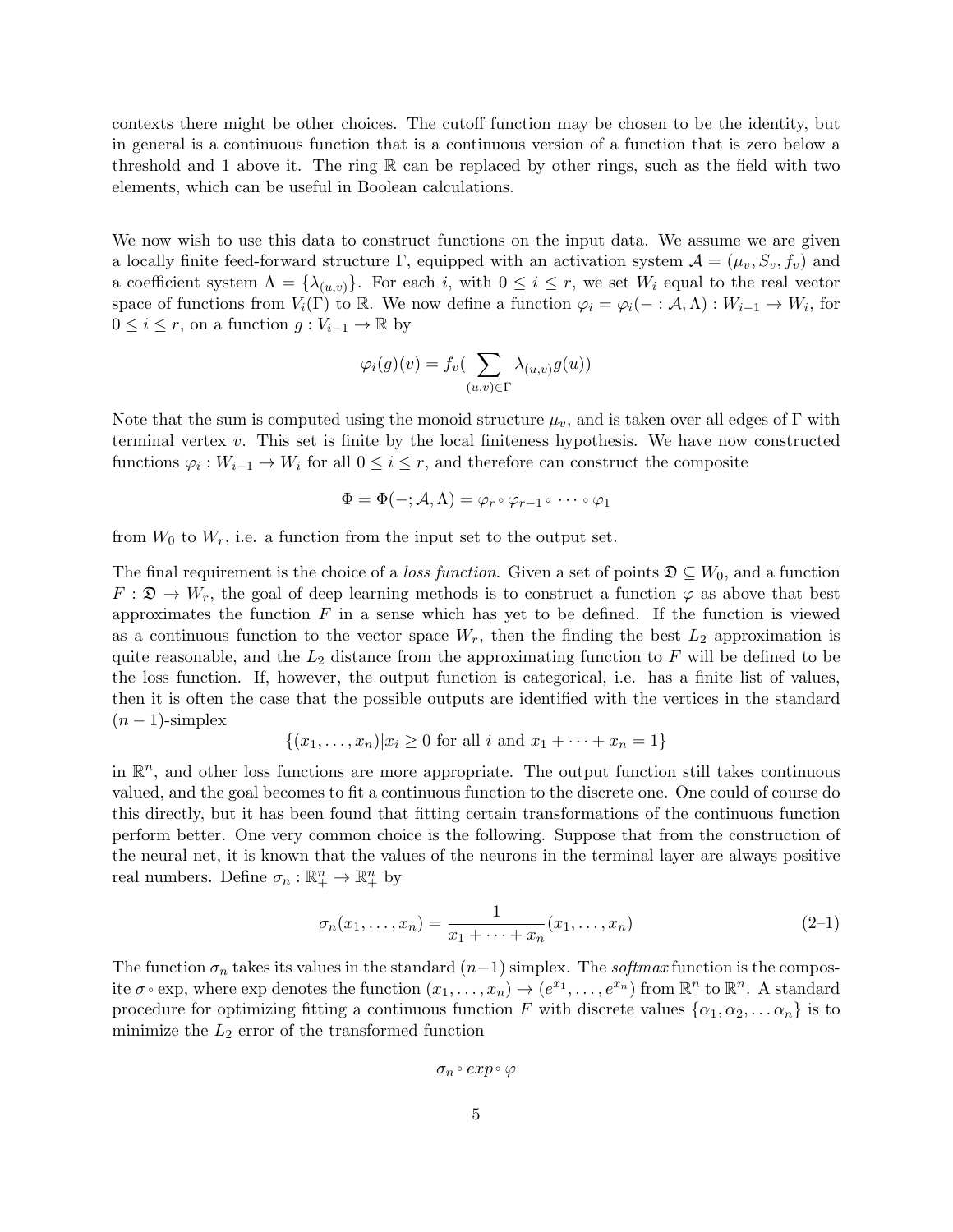where  $n$  is the number of neurons in the output layer. This notion of loss or error is referred to as the softmax loss function.

Deep learning proceeds to minimize the chosen loss function of the difference between  $\Phi(-; A, \Lambda)$ and a given function g over the possible choices of the coefficients  $\lambda_{(v,w)}$  using a stochastic variant of the gradient descent method. Note that  $F$  is typically empirically observed, it is not given as a formula. The optimization process often is time consuming, and occasionally becomes stuck in local optima. We refer to a feed-forward system equipped with activation system as a *neural net*.

**Definition 2.4** Consider a locally finite feed-forward system  $\Gamma$ , possibly infinite, equipped with an activation system A. Let  $\Gamma_0 \subseteq \Gamma$  be a sub-feed-forward system. If A is an activation system on  $\Gamma$ , then it is clear that its restriction  $\mathcal{A}|\Gamma_0$  to  $\Gamma_0$  is an activation system for  $\Gamma_0$  and that similarly, a coefficient system  $\Lambda$  on  $\Gamma$  restricts to an coefficient system  $\Lambda|\Gamma_0$  on  $\Gamma_0$ . We will call the neural net  $(\Gamma_0, \mathcal{A}|\Gamma_0)$  the restriction of the neural net  $(\Gamma, \mathcal{A})$  to  $\Gamma_0$ .

<span id="page-5-1"></span>There is an additional kind of structure on a feed-forward system that is particularly useful for data sets of images, as well as other types of data.

**Definition 2.5** By a convolutional structure on a layer  $V_i(\Gamma)$  in a feed-forward system  $\Gamma$  we mean a pair  $(\simeq, \psi)$ , where  $\simeq$  is an equivalence relation on the set of vertices of  $V_i(\Gamma)$ , and where  $\psi$  is an assignment of a bijection

$$
\psi_{(v,w)} : \Gamma^{-1}(v) \to \Gamma^{-1}(w)
$$

for any pair  $(v, w)$  in  $\simeq$ , satisfying the requirement that  $\psi_{(v,w)} = \psi_{(w)}^{-1}$  $\int_{(w,v)}^{-1}$  and  $\psi_{(w,v)} = \psi_{(w,u)} \circ \psi_{(u,v)}$ when defined. An activation system for  $\Gamma$  is said to be adapted to the convolutional structure on a layer  $V_i(\Gamma)$  if whenever  $v \simeq w$ , it is the case that  $(\mu_v, S_v, f_v) = (\mu_w, S_w, f_w)$ . A coefficient system  ${\{\lambda_{(v,w)}\}}$  for the neural net  $(\Gamma, \mathcal{A})$  is adapted to a convolutional structure  ${\{\simeq, \psi_{(v,w)}\}}$  if it satisfies the compatibility requirement that whenever  $v \simeq w$ , then we have

$$
\lambda_{(u,v)} = \lambda_{(\psi_{(v,w)}(u),w)}
$$

for all  $u \in \Gamma^{-1}(v)$ .

<span id="page-5-0"></span>**Example 2.6** Suppose that a layer  $V_i(\Gamma)$  and the layer  $V_{i-1}(\Gamma)$  are acted on by a group G, and suppose further that for any  $v \in V_{i-1}(\Gamma)$  and  $w \in V_i(\Gamma)$ ,  $(v, w)$  is an edge in  $\Gamma$  if and only if  $(gv, gw)$  is an edge for all  $g \in G$ . Suppose further that the actions on both  $V_{i-1}(\Gamma)$  and  $V_i(\Gamma)$ are free, so that the only element of  $G$  that fixes a node is the identity element. We define an equivalence relation  $\simeq$  on  $V_i(\Gamma)$  by declaring that  $v \simeq w$  if and only if there is an element  $q \in G$ so that  $qv = w$ . Because of the freeness of the action, v and w determine g uniquely. We define the bijection  $\psi_{(v,w)} : \Gamma^{-1}(v) \to \Gamma^{-1}(w)$  to be multiplication by g. Because the group preserves the directed graph structure in  $\Gamma$ , g does carry  $\Gamma^{-1}(v)$  to  $\Gamma^{-1}(w)$ . The application of this idea to data sets of images uses the group  $\mathbb{Z}^2$ , whose points correspond to an infinite pixel grid. We call structures defined this way Cayley structures.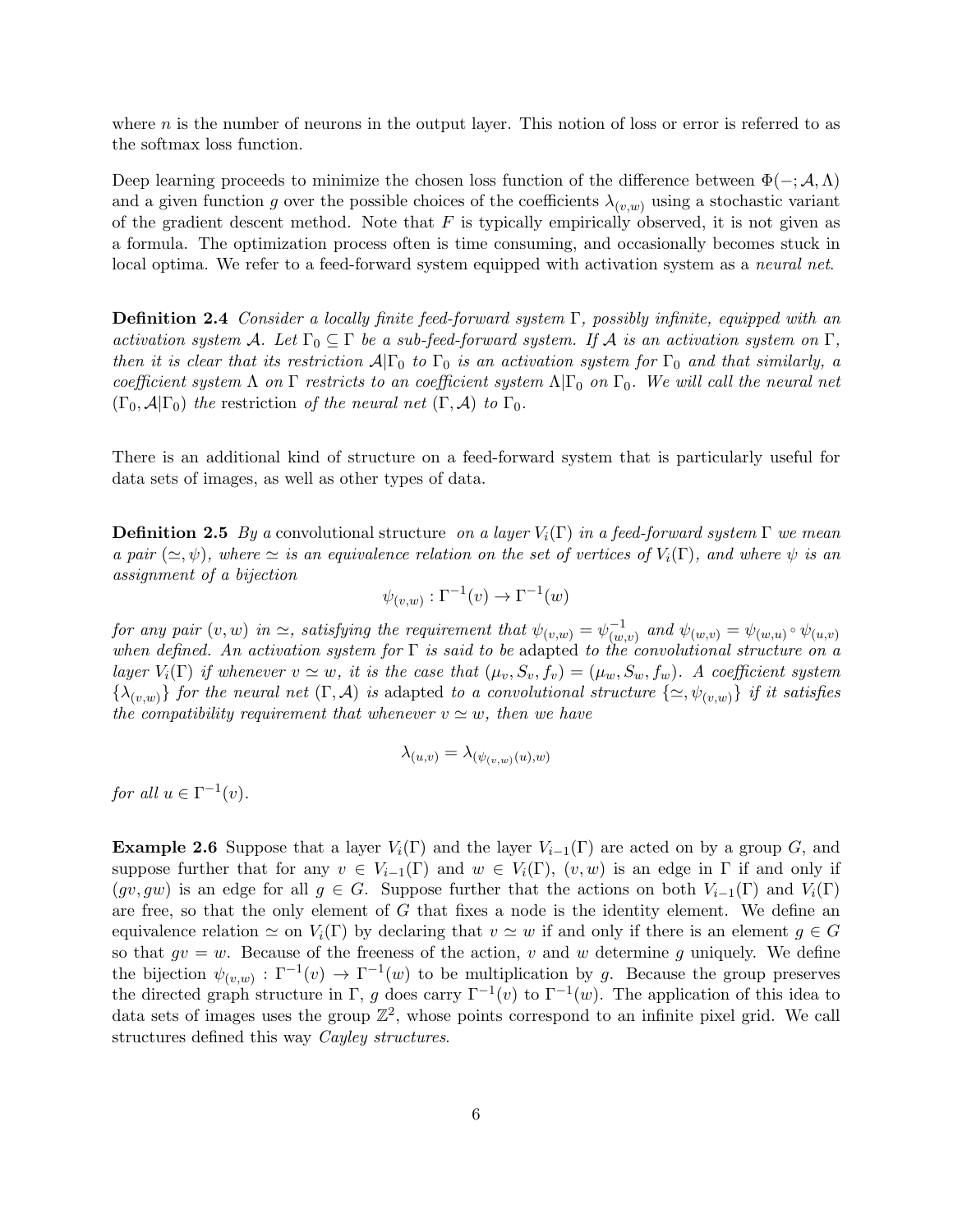The description of a convolutional layer in Example [2.6](#page-5-0) is useful in many situations where the group, and therefore the feed-forward system, are infinite. Nevertheless, it is useful to adapt the networks to finite regions in the grid, such as  $N \times N$  grids within an infinite pixel grid. This fact motivates the following definition.

**Definition 2.6** We suppose that we have a feed-forward structure Γ, a layer  $V_i(\Gamma)$  equipped with a convolutional structure  $\{\simeq, \psi_{(v,w)}\}$ , and a sub-feed-forward structure  $\Gamma_0 \subset \Gamma$ . The restriction of the equivalence relation to  $V_i(\Gamma_0)$  does give an equivalence relation on  $V_i(\Gamma_0)$ , but it does not necessarily have the property that the restriction of the bijections  $\psi_{(v,w)}$  to  $\Gamma^{-1}(v) \cap V_{i-1}(\Gamma_0)$  remains a bijection. We will define an equivalence relation  $\approx_0$  on  $V_i(\Gamma_0)$  by declaring that  $v \approx_0 w$  if and only if (a)  $v \simeq w$  as vertices in  $V_i(\Gamma)$  and (b)  $\psi_{(v,w)}$  restricts to a bijection from  $\Gamma^{-1}(v) \cap V_{i-1}(\Gamma_0)$ to  $\Gamma^{-1}(w) \cap V_{i-1}(\Gamma_0)$ . This clearly produces a convolutional structure on the layer  $V_i(\Gamma_0)$  in the feed-forward structure  $\Gamma_0$ , which we refer to as the restriction of the convolutional structure e  $\{\simeq, \psi_{(v,w)}\}$  on  $V_i(\Gamma)$  to  $\Gamma_0$ .

#### <span id="page-6-0"></span>3 Natural Images and Convolutional Neural Nets

Data sets of images are of a great deal of interest for many problems. For example, the task of recognizing hand drawn digits or letters from images taken of them is a very interesting problem, and an important test case. Neural net technology has been successfully applied to this situation, but in many ways the success is not well understood, and it is believed that it is often due to overfitting. Our goal is to understand the operation of this methodology better, and to use that understanding to improve performance in terms of speed, and of the ability to generalize from one data set to another. In this section we will discuss image data sets, the feed-forward systems that have been designed specifically for them, the extent to which the neural networks act similarly to learning in humans and primates, and how such insights can be used to speed up and improve generalization from one image data set to another.

By an image, we will mean an assignment of numbers (gray scale values) to each pixel of a pixel array, typically arranged in a square. The image can be regarded as a  $P$ -vector, where  $P$  denotes the number of pixels in an array. However, the grid structure of the pixels tells us that there is additional information, namely a geometric structure on the set of coordinates in the vector. It turns out to be useful to build neural nets with a specific structure, reflecting this fact. For simplicity of discussion, it turns out to be useful to build infinite but locally finite models first, and then realize the actual computations on a finite subobject of these infinite constructions, by restricting the support of the activation systems we consider in the optimization. We will be specifying our neural networks by generators. First, we let  $\mathbb Z$  denote the integers. By  $\mathbb Z^2 = \mathbb Z \times \mathbb Z$  we will mean the metric space whose elements consist of ordered pairs of integers, and where the distance function is the restriction of the  $L^{\infty}$  distance on  $\mathbb{R}^2$ . We of course have the metric correspondences from  $\mathbb{Z}^2$  to itself. We will define another family of correspondences called *pooling correspondences*. For any pair of integers  $m \leq n$ , let  $[m, n]$  denote the intersection of the interval  $[m, n]$  in the real line with the integers. Let N denote a positive integer, and define a correspondence  $\pi(m, n, N)$  to be  $\alpha^{-1}$  where  $\alpha : \mathbb{Z} \to \mathbb{Z}$  is defined by  $\alpha(x) = [Nx + m, Nx + n]$ . We have two parameters that are of interest for these correspondences, the *stride*, which is the integer  $N$ , and the *width*, which is the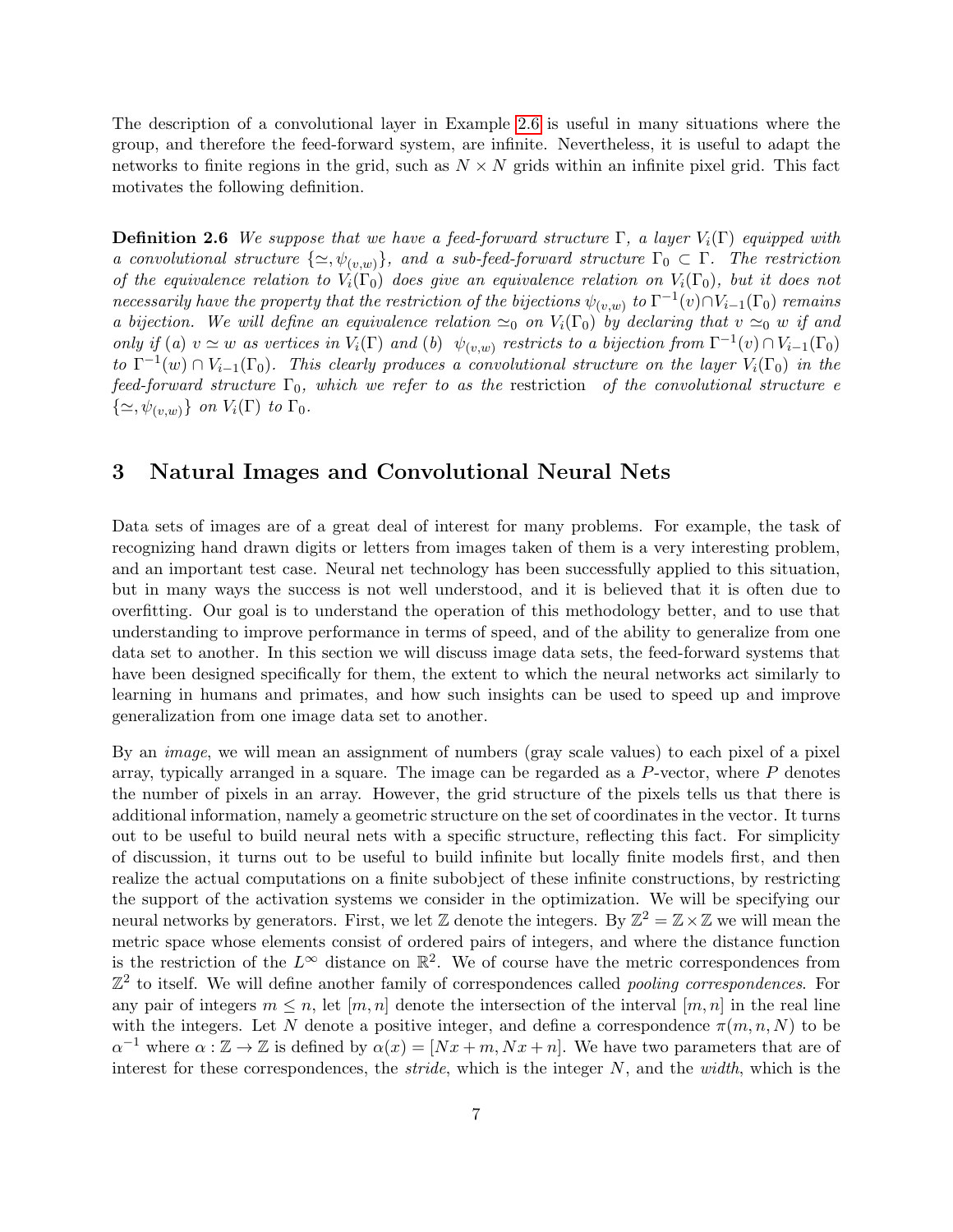integer  $n - m + 1$ . To give a sense of the nature of these correspondences, consider the situation with stride and width both equal to 2, and with  $m = 0$ . In this case, it is easy to check that the correspondence  $\pi(0, 1, 2)$  is given by  $x \to \lfloor \frac{x}{2} \rfloor$ . In general, if the stride is equal to the width, the correspondence  $\pi(m, n, N)$  is actually functional, and the corresponding function is N to 1. We'll write  $\pi^s(m,n,N)$  for the s-fold product of  $\pi(m,n,N)$  as a correspondence from  $\mathbb{Z}^s$  to itself.

It will be useful to have a language to describe the layers in a feed-forward system in terms of the generators.

**Definition 3.1** Let  $\Gamma$  denote a feed-forward system, with generator  $F : \mathcal{I}_r \to \underline{Cor}$ . For any  $i \in \mathcal{I}_r$ , we consider the *i*-th layer  $F(i)$  as well as the correspondence  $\theta_i = F(i - 1 < i) : F(i - 1) \rightarrow F(i)$ .

- 1. We say the layer  $F(i)$  is fully connected if  $\theta_i$  is the complete correspondence  $\mathcal{C}^c(F(i-1), F(i))$ , as defined in Example [2.1.](#page-2-0)
- 2. We say  $F(i)$  is grid convolutional if there are sets X and Y, so that  $\theta_i$  is of the form

 $\mathcal{C}^c(X,Y) \times \mathcal{C}_d(r): X \times \mathbb{Z}^2 \to Y \times \mathbb{Z}^2$ 

where  $C_d(r)$  is a metric correspondence as defined in Example [2.4.](#page-3-0)

3. We say  $F(i)$  is pooling if  $\theta_i$  is of the form

$$
\mathcal{C}^c(X, Y) \times \pi^2(m, n, N) : X \times \mathbb{Z}^2 \to Y \times \mathbb{Z}^2
$$

Remark 3.1 The reason for taking the product of convolutional or pooling correspondences with complete correspondences is in order to accommodate the idea of including numerous copies of a grid within a layer, but with the understanding that the graph connections between any copy of a grid in  $F(i-1)$  and any copy in  $F(i)$  are identical. This is exactly what the product correspondence achieves.

We are now in a position to build some convolutional neural networks. We will do so by constructing a generator. The generator is a functor that can be specified by a diagram like the following, where writing  $X(n)$  denotes a set of cardinality n.

<span id="page-7-0"></span>
$$
X(1) \times \mathbb{Z}^2 \xrightarrow{\mathcal{C}^c \times \mathcal{C}_d(1)} X(64) \times \mathbb{Z}^2 \xrightarrow{\mathcal{C}^c \times \pi^2(0, 1, 2)} X(64) \times \mathbb{Z}^2 \xrightarrow{\mathcal{C}^c} X(10) \tag{3-2}
$$

To further simplify the description, we note that there is product decomposition of the functor F. For an two functors  $F, G: \underline{C} \to \underline{Cor}$ , we can form the product functor  $F \times G$ , which is defined to be the point wise product on object, and which also forms the product correspondences. It is clear from the description above that the functor we have described decomposes as the functor  $F_0 \times F_1$ , where  $F_0$  is given by

$$
X(1) \xrightarrow{\mathcal{C}^c} X(64) \xrightarrow{\mathcal{C}^c} X(64) \xrightarrow{\mathcal{C}^c} X(1)
$$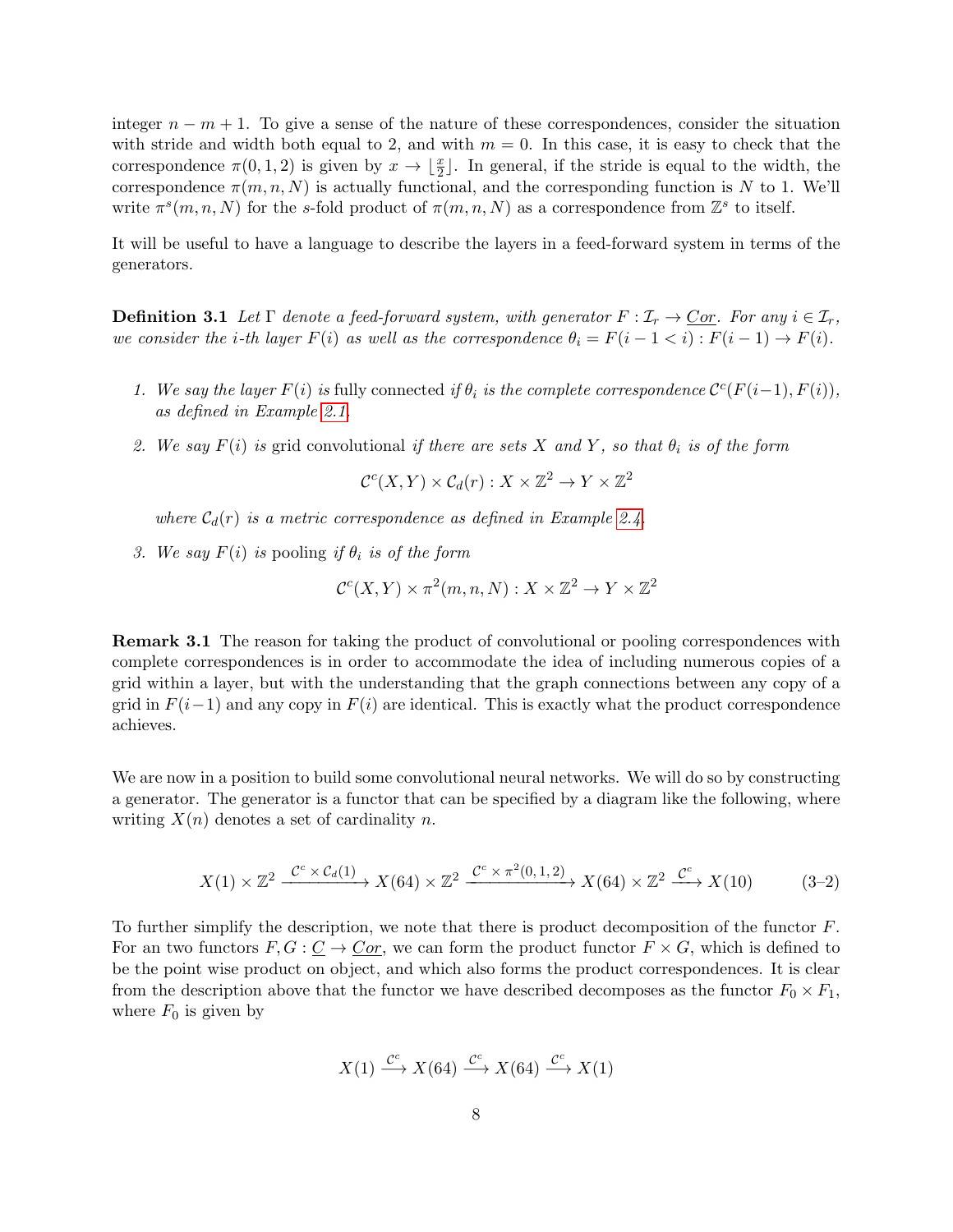and  $F_1$  by

$$
\mathbb{Z}^2 \xrightarrow{\mathcal{C}_d(1)} \mathbb{Z}^2 \xrightarrow{\pi^2(0,1,2)} \mathbb{Z}^2 \xrightarrow{\mathcal{C}^c} X(10)
$$

This kind of decomposition is ubiquitous for neural networks, where there is one functor  $F$  consisting entirely of complete correspondences. We will say a generator  $F$  is *complete* if each of the correspondences  $F(i \leq i+1)$  is a complete correspondence, and describe generators F as  $F = F^c \times F^s$ , where  $F^c$  is a complete correspondence, and  $F^s$  will be referred to as the *structural generator*. We note that a complete correspondence  $F$  is completely determined by the cardinalities of the sets  $F(i)$ , and so we specify F by its list of cardinalities. We say that the type of a complete generator  $F: \mathcal{I}_r \to \underline{Cor}$  is the list of integers

$$
[\#F(0), \#F(1), \ldots, \#F(r)]
$$

and note that the type determines the structure of F.

### <span id="page-8-0"></span>4 Findings

Because of the stochastic nature of the optimization algorithms used in convolutional neural nets, the problem of understanding how they function is a problem in data analysis. What we mean by this is that it is a computational situation where there are outliers which are not meaningful, and a useful analysis must proceed by understanding what the most common (or dense) phenomena are, in a way that permits one to ignore the outliers, which will be sparse. Before diving into the methodology and results of our study, we will talk about earlier work [\[2\]](#page-21-1) on the statistics of natural images which is quite relevant to our results on convolutional neural nets.

The work in [\[2\]](#page-21-1) was a study of a data set constructed by Mumford et al in [\[8\]](#page-21-5) based on a database of images collected by van Hateren and van der Schaaf [\[13\]](#page-22-1). The images were taken in Groningen in the Netherlands, and Mumford et al collected a data set consisting of  $3 \times 3$  patches, thresholded from below by variance of the patch. Each patch consists of nine gray scale values, one for each pixel. The data was then mean centered, and the contrast (a weighted version of variance) was normalized to have value 1. This means that the data can be viewed as residing on the sphere  $S^7$ , a subspace of  $\mathbb{R}^8$ . Finally, the data was filtered by *codensity*, a function on the data set defined at a point x to be the distance from x to its k-th nearest neighborhood. The integer k is a parameter, much as variance is a parameter in kernel density estimators, and the codensity varies inversely with density.

What was done in [\[2\]](#page-21-1) as to select a threshold value  $\rho$  (a percentage) for the codensity computed for a value k, and consider only points whose codensity was less than  $\rho$ . For example, one might study the set of data points which are among the lowest 25% in codensity, computed for the parameter value  $k = 300$ . This was carried out in [\[2\]](#page-21-1) for a 30% threshold value, and for the parameter values  $k = 300$  and  $k = 15$ .

These diagrams were obtained by examining the data following persistent homology computations which showed  $\beta_1 = 1$  $\beta_1 = 1$  in the case of Figure 1 and  $\beta_1 = 5$  in the case of Figure [2](#page-9-1) (note that in the case of Figure [2](#page-9-1) the model is not actually three disjoint circles, instead each of the secondary circles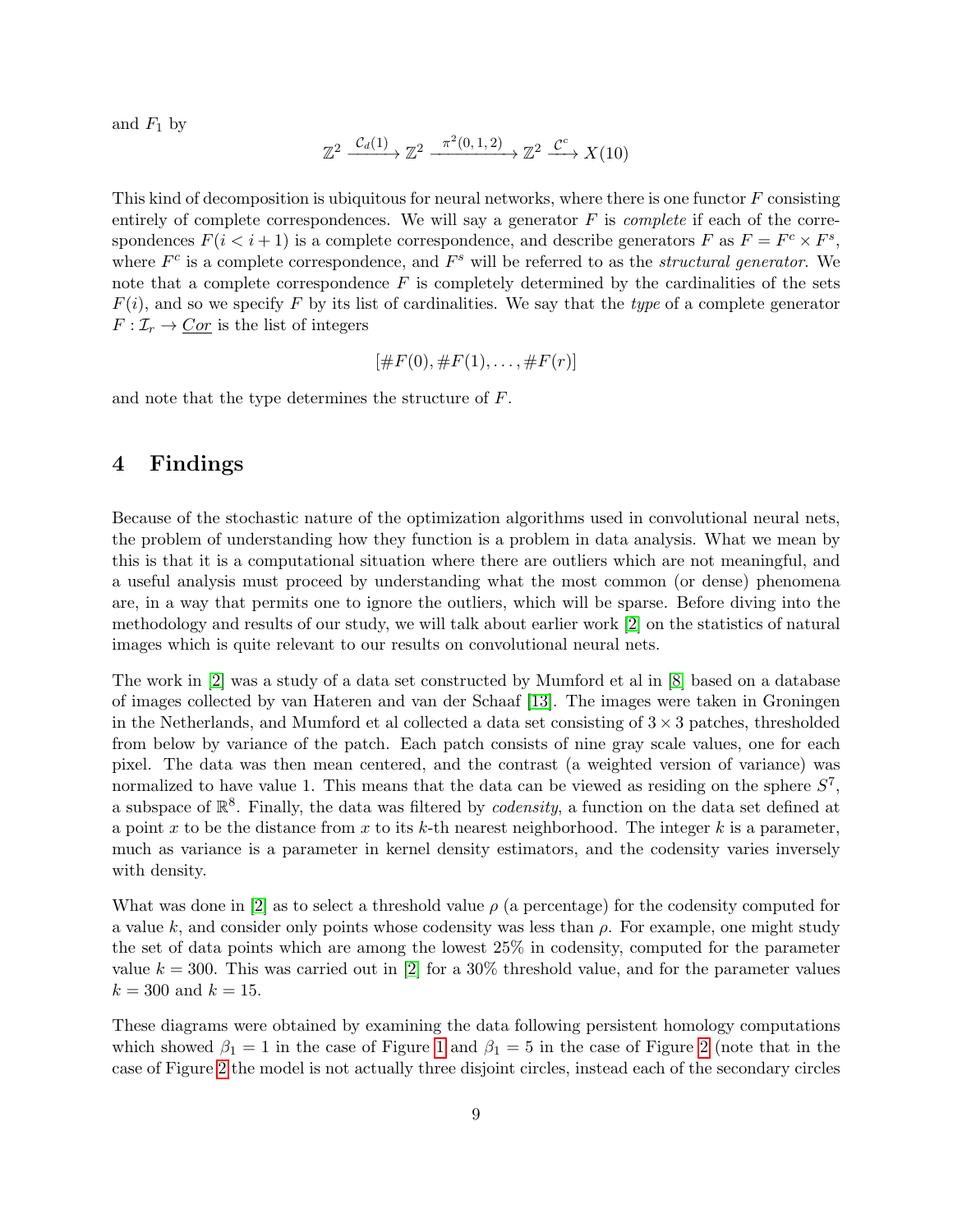

<span id="page-9-1"></span><span id="page-9-0"></span>intersects the primary circle in two data points. The work in [\[2\]](#page-21-1) went further and found more relaxed thresholds that yielded a Klein bottle instead of just a one skeleton, indicating that more is going on. It meant that the data set actually included arbitrary rotations of the two secondary circles in Figure [2.](#page-9-1) The original motivation for the work in [\[13\]](#page-22-1) and [\[8\]](#page-21-5) was to understand if analysis of the spaces of patches in natural images is reflected in the "tuning" of individual neurons in the primary visual cortex. We set out to determine if the statistical analysis of [\[2\]](#page-21-1) has a counterpart in convolutional neural networks for the study of images. The following are insights we have obtained.

- The role of thresholding by density or proxies for density is crucial in any kind analysis of this kind. Without that a very small number of outliers can drastically alter the topological model from something giving insight to something essentially useless.
- The development of neural networks was based on the the idea that neural networks are analogous to networks of neurons in the brains of mammals. There is an understanding [\[5\]](#page-21-6) that the primary visual cortex acts as a detector for edges and lines, and also that higher level components of the visual pathway detect more complex shapes. We perform an analysis analogous to the one in [\[2\]](#page-21-1), and show that it gives results consistent with the density analysis performed there.
- We demonstrate that our observations can be used to improve the ability of a convolutional neural network to generalize from one data set to another.
- We demonstrate that the results can be used to speed up the learning process on a data set of images

We next describe the way that the data analysis was performed. We suppose that we have fixed an architecture for a convolutional neural network analysis of a data set of images, using grid layers as described in Section [3.](#page-6-0) We used an architecture in which the correspondences  $\mathcal{C}_d(1)$  described the connections into a convolutional layer, where d is the  $L^{\infty}$  metric on the grids. This means that any node in a grid layer is connected to the nodes which belong to a  $3 \times 3$  patch surrounding it. The weights therefore constitute a vector in  $\mathbb{R}^9$ , which corresponds exactly to raw data used in [\[8\]](#page-21-5).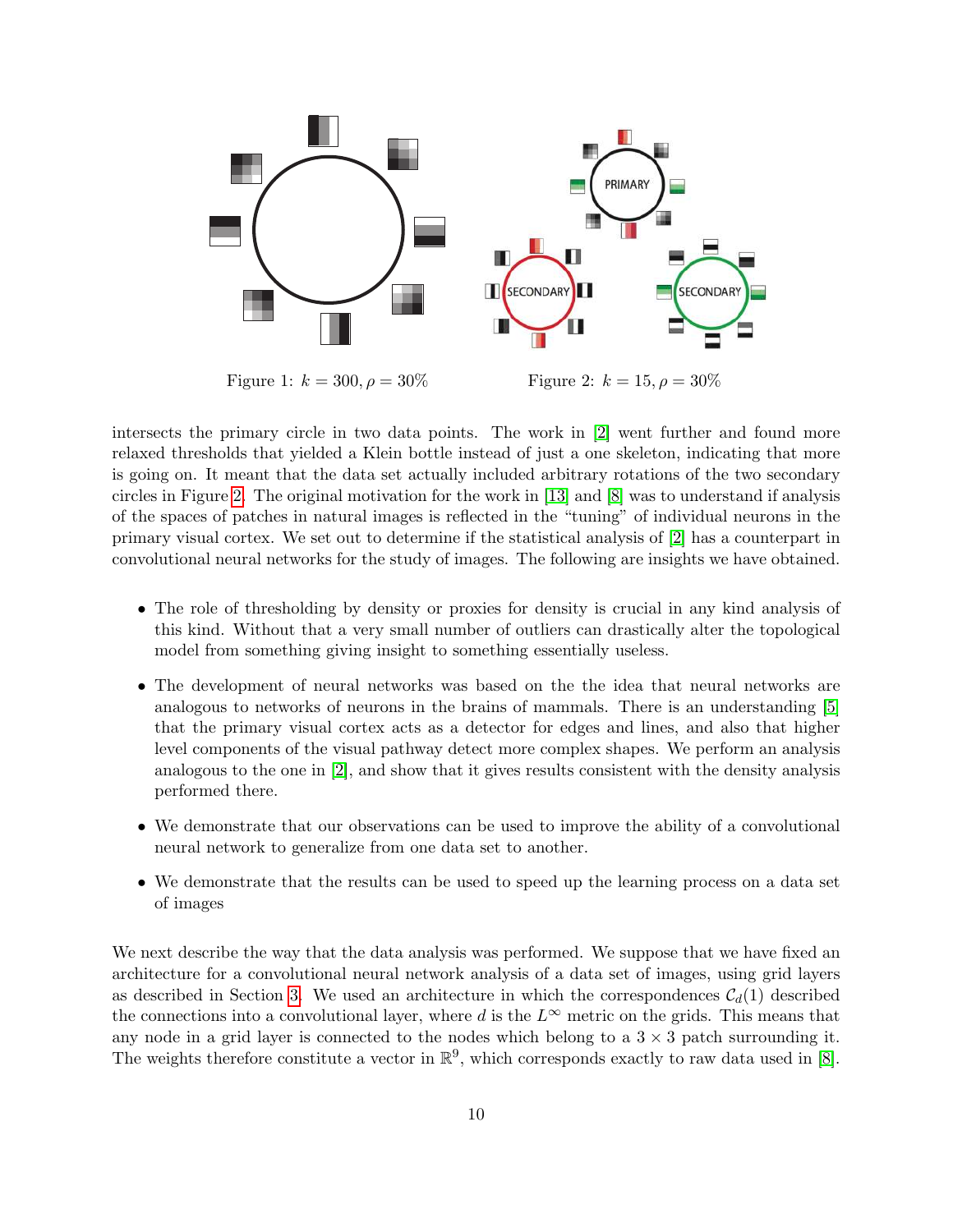The data points will be referred to as *weight vectors*. In [\[4\]](#page-21-7), we performed analyses on data sets constructed this way using a methodology identical to that carried out in [\[8\]](#page-21-5) and [\[2\]](#page-21-1). The rest of this section will describe the results of this study.

We first discuss the two data sets that we studied. The first is MNIST [\[7\]](#page-21-3), which is a data set of images of hand drawn digits. The images are given as  $28 \times 28$  gray scale images. For this data set, we used an architecture described as follows. The depth is  $6$ , and the generator  $F$  is a product of two generators,  $F^c$  and  $F^s$ . The complete factor  $F^c$  is of type [1, 64, 64, 32, 32, 64, 1], and the structural factor has the form

<span id="page-10-1"></span>
$$
G_{28} \xrightarrow{\mathcal{C}_d(1)} G_{28} \xrightarrow{\pi^2(0,1,2)} G_{14} \xrightarrow{\mathcal{C}_d(1)} G_{14} \xrightarrow{\pi^2(0,1,2)} G_7 \xrightarrow{\mathcal{C}^c} X(1) \xrightarrow{\mathcal{C}^c} X(10) \tag{4-3}
$$

where  $G_i \subseteq \mathbb{Z}^2$  denotes an  $i \times i$  grid,  $X(i)$  denotes a set of cardinality i, and the output layer  $X(10)$ is identified with the ten digits  $0, 1, \ldots, 9$ . This feed-forward structure embeds as a sub-feed-forward structure of the structure  $F^s_{\infty}$  obtained by replacing all the finite grids  $G_i$  with copies of  $\mathbb{Z}^2$ , into which they embed. Therefore, the layers  $F^{s}(1) = G_{28}$  and  $F^{s}(3) = G_{14}$  inherit a convolutional structure from the Cayley convolutional structure (defined in Definition [2.6\)](#page-5-0) on  $F_{\infty}^s$ , which is the convolutional structure we use. The activation systems are defined using two different activation functions f. The first is the rectifier, which denotes the function  $f(x) = \max(0, x)$ , and which is often also denoted by  $ReLU$ . The second is the identity function and the third is the exponential function  $\exp(x) = e^x$ . The activation system is given on the layers  $F(1)$  and  $F(3)$  by  $(+, \mathbb{R}, ReLU)$ , on the layers  $F(2)$  and  $F(4)$  by  $(\max,\{1\},id)$ , on the layer  $F(5)$  by  $(+,\mathbb{R},ReLU)$ , and on the layer  $F(6)$  by  $(+, \mathbb{R}, \exp)$ . The loss function (defined on the layer  $F(6)$ ) is the function  $\sigma_n$  defined in  $(2-1)$  above.

We now look at results for the neural net trained on MNIST. Figure [3](#page-11-0) shows a Mapper analysis of the data set of weight vectors in the first convolutional layer in the neural net described above. The neural net was trained 100 separate times, and each training consisted of 40,000 iterations of the gradient descent procedure. In each node, one can form the average (in  $\mathbb{R}^9$ ) of the vectors in that node. The patches surrounding the Mapper model are such averages taken in representative nodes of the model near the given position. We see that the Mapper model is in rough agreement with the circular model in Figure [1](#page-9-0) above.

In Figure [4,](#page-11-1) we see persistence barcodes computed for for the data set. The computation confirms the presence of connectedness of the data set as well as the presence of a significant loop, which is a strong indication that the Mapper model is accurately reflecting the structure of the data set. Figure [5](#page-11-2) shows a Mapper model of the second convolutional layer. One observes that there appear to be patches which are roughly like those in the primary circle, but the structure is generally more diffuse that what appeared in the first layer. Persistence barcodes did not confirm a loop in this case.

<span id="page-10-0"></span>The second data set is CIFAR-10 [\[6\]](#page-21-8), which is a data set of  $32 \times 32$  color images objects divided into 10 classes, namely airplane, automobile, bird, cat, deer, dog, frog, horse, ship, and truck. The color is encoded using the RGB system, so that each pixel is actually equipped with three coordinates, one for each of the three colors red, green, and blue. There are different options about how to analyze color image data, and we examined three of them.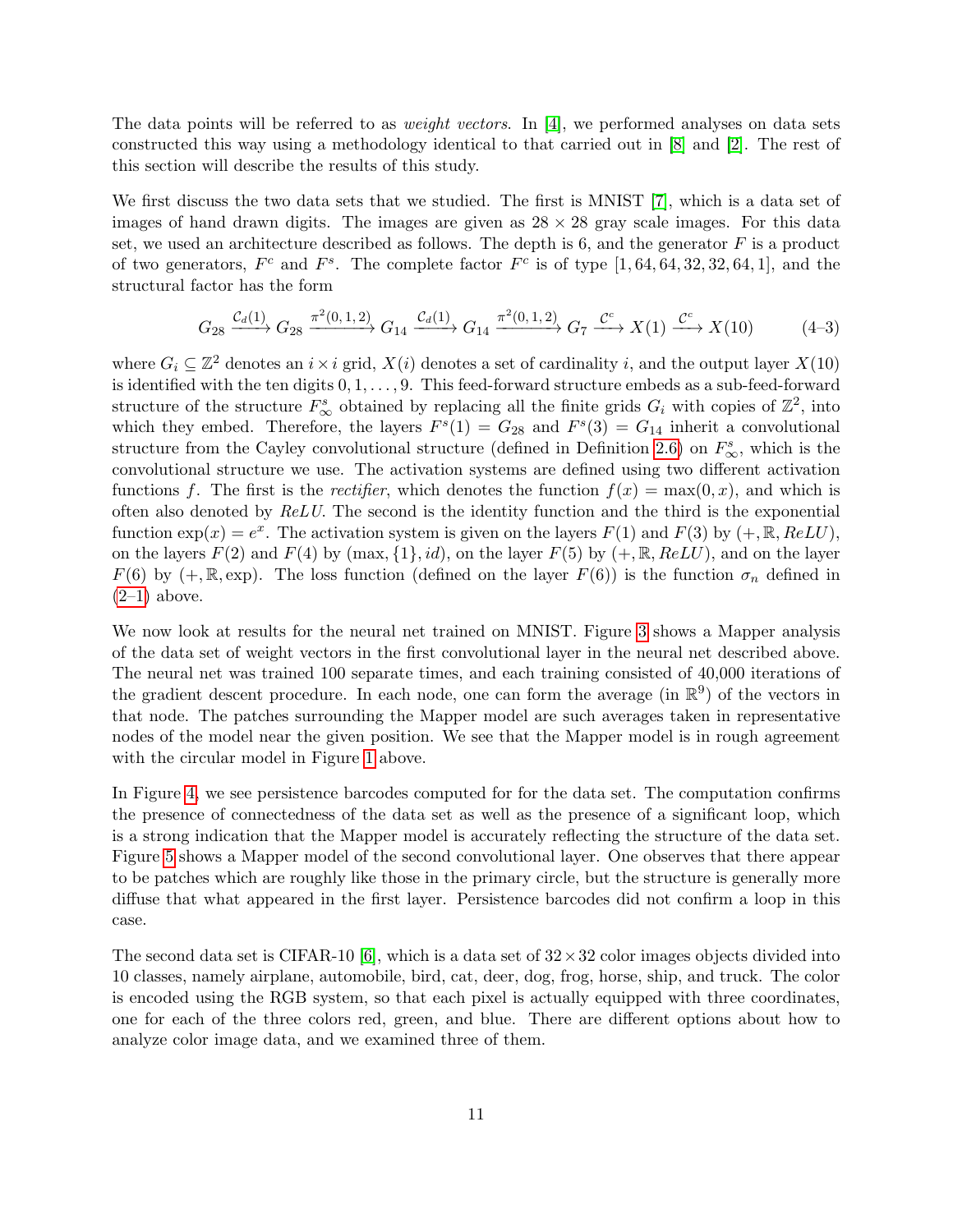



<span id="page-11-0"></span>Figure 3: MNIST layer 1

<span id="page-11-1"></span>Figure 4: Barcode for layer 1



<span id="page-11-2"></span>Figure 5: MNIST layer 2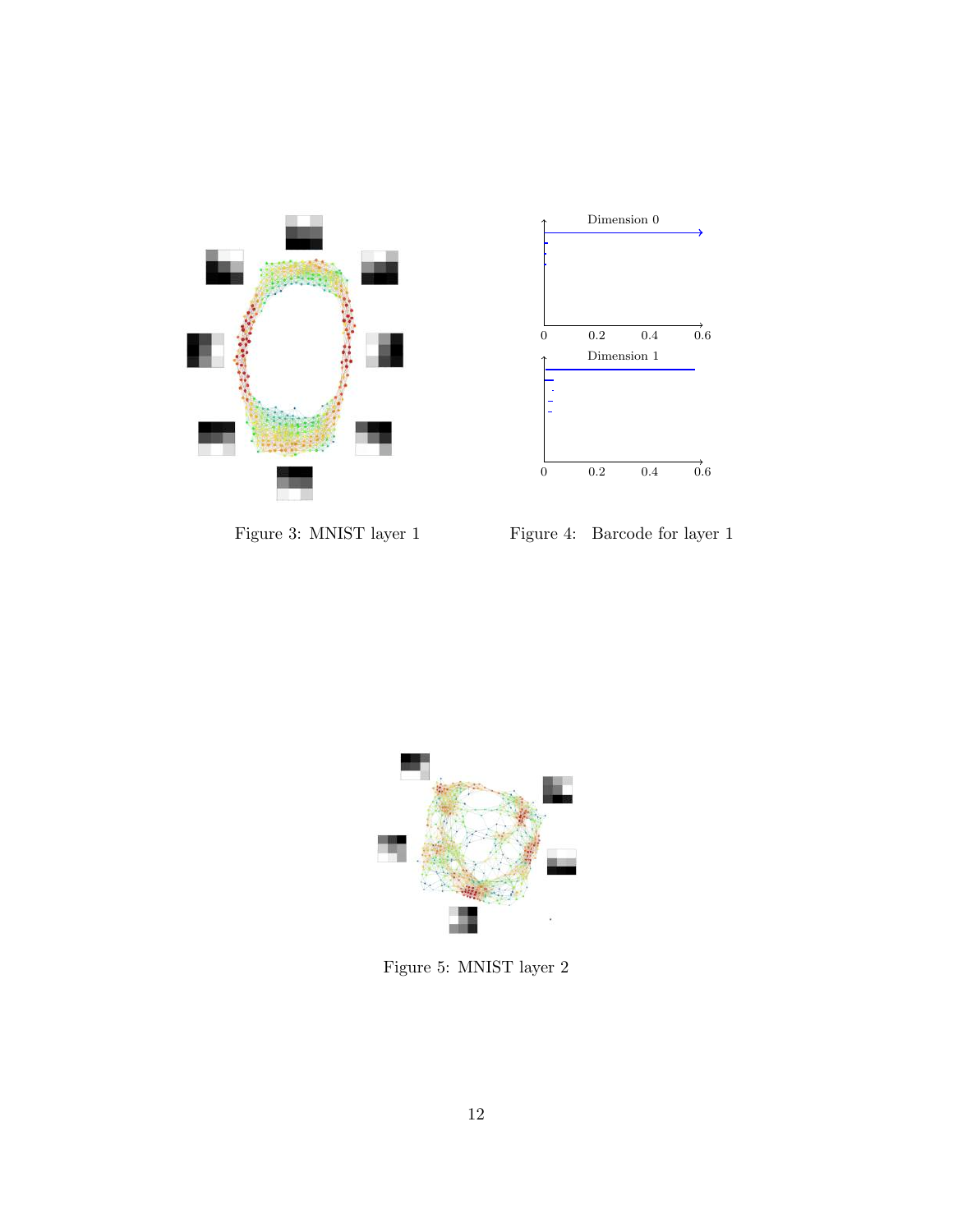- 1. Reduce the colors to a single gray scale value by taking a linear combination of the three color values, and then analyze the data set as a collection of gray scale images. We used the combination .2989 ·  $R + .5870 \cdot G + .1140 \cdot B$ . This choice is one standard choice made for this kind of problem. See https://en.wikipedia.org/wiki/Luma %28video%29 for a discussion.
- <span id="page-12-0"></span>2. Study the individual color channels separately, producing three separate gray scale data sets, one each for red, green and blue.
- <span id="page-12-1"></span>3. Consider all three color channels together, and build a neural network to accommodate that. This means in particular that the input layer will need to include three copies of the  $32 \times 32$ grid.

For options [\(1\)](#page-10-0) and [\(2\)](#page-12-0), we constructed a neural net very similar to the one used for MNIST. Its complete factor  $F^c$  is of type  $[1, 64, 64, 32, 32, 64, 1]$ , identical to the one used for MNIST. The structural factor  $F^s$  has the form

<span id="page-12-2"></span>
$$
G_{32} \xrightarrow{\mathcal{C}_d(1)} G_{32} \xrightarrow{\pi^2(0,2,2)} G_{16} \xrightarrow{\mathcal{C}_d(1)} G_{16} \xrightarrow{\pi^2(0,1,2)} G_8 \xrightarrow{\mathcal{C}^c} X(1) \xrightarrow{\mathcal{C}^c} X(10) \tag{4-4}
$$

The generator is identical to the one for MNIST except for the substitution of  $G_{32}, G_{16}$ , and  $G_8$ for  $G_{28}, G_{14}$ , and  $G_7$ , respectively, and for the substitution of a pooling layer of width 3 as the correspondence between  $F<sup>s</sup>(1)$  and  $F<sup>s</sup>(2)$ . The activation systems are identical to those in the MNIST case, as is the loss function. For option [\(3\)](#page-12-1), it is necessary to form an additional complete factor G of type  $[3, 1, 1, 1, 1, 1, 1]$ , and form the product  $F^c \times F^s \times G$  as the generator. Of course, the 3's correspond to the set  $\{R, G, B\}$ . The activation systems and loss functions are identical in all three cases.

We first performed an analysis in the case of option [\(1\)](#page-10-0). The results were not as clear as in the MNIST analysis, but did give some indications of interesting structure. In particular, the second layer had the Mapper model shown in Figure [6](#page-13-0) below. Notice that the primary circle is included, together with a kind of "bullseye" patch which does not appear even in the Klein bottle model given in [\[2\]](#page-21-1). We also analyzed option [\(3\)](#page-12-1) above. In this case, the result was quite striking. A Mapper model of the first layer appears in Figure [7,](#page-13-1) which we see recovers the three circle model of [\[2\]](#page-21-1), and where a persistence barcode for this space appears in Figure [8.](#page-13-2) We also analyzed option [2](#page-12-0) above, and found strong primary circles in that case. The findings confirm that generally, the convolutional neural network well reflects the density analysis in [\[2\]](#page-21-1), as well as the results on the primary visual cortex given in [\[5\]](#page-21-6). Moreover, the detection of the bullseye shown in Figure [6](#page-13-0) demonstrates that the higher levels of the neural network find more complex patches, not accounted for by the low level analysis encoded in the Klein bottle of [\[2\]](#page-21-1). This is also consistent with our understanding of the visual pathway, in which there are higher level units above the primary visual cortex that capture more "abstract" shapes.

We also examined the learning process for CIFAR-10. We did this by performing the analysis in the case of option [\(1\)](#page-10-0) above at various stages of the optimization algorithm. Figure [9](#page-14-0) shows the results for both first and second layers. The numbers below the models show the number of iterations corresponding to the models above them. Most of the models shown are "carpets", which simply reflects the choice of two filter functions for the model. This means that they are not topologically interesting by themselves. However, each node in the a Mapper model consists of a collection of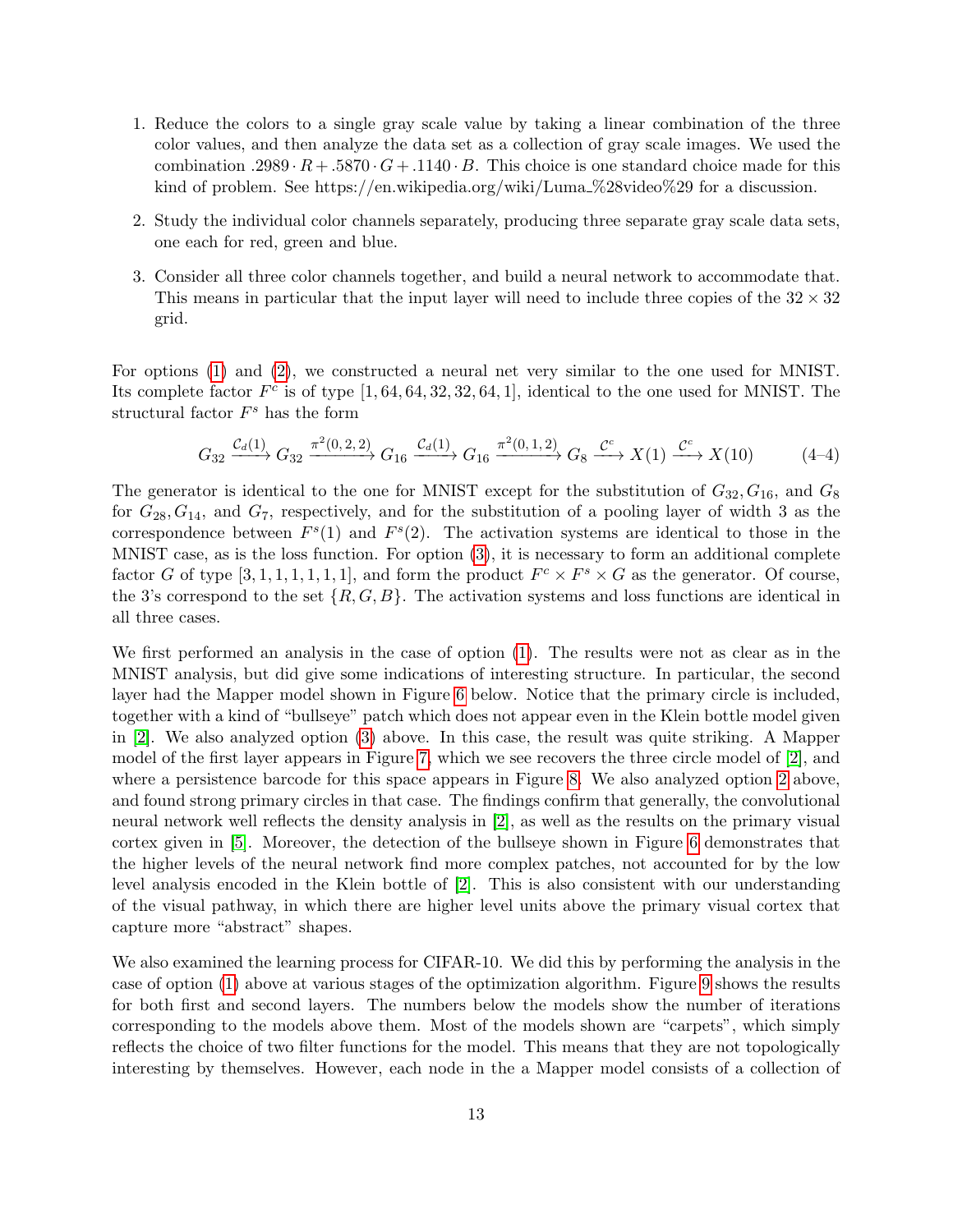<span id="page-13-0"></span>

Figure 6: CIFAR-10 layer 2, gray scale



<span id="page-13-2"></span><span id="page-13-1"></span>Figure [7](#page-13-1): First layer, CIFAR-10, separate colors Figure 8: Persistence barcode, Figure 7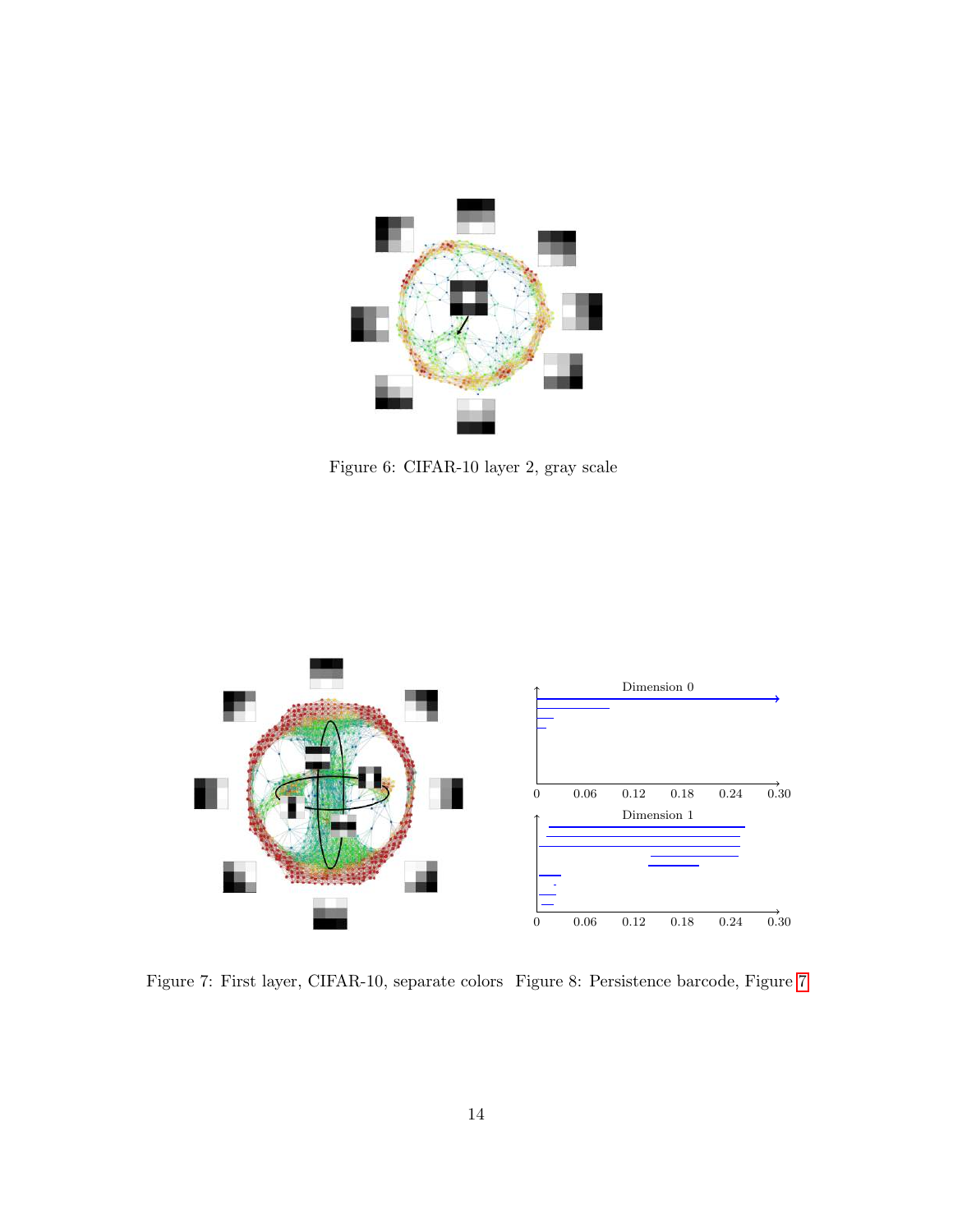data points, and the cardinality of that set becomes a function on the set of vertices of the model. Sub- or superlevel sets of that function can then give interesting information, loosely correlated with density. The models in Figure [9](#page-14-0) illustrate this, particularly strongly in the first layer. We note that the first layer, beginning with something near random after 100 iterations, organizes itself into a recognizable primary circle after 200 iterations, remains at that structure until roughly 900 iterations, when the circle begins to "degrade", and instead form a structure which is capturing patches more like those of the secondary circles. The second layer, on the other hand, is not demonstrating any strong structure until it has undergone 1000 or 2000 iterations, when one begins to see the primary circle appearing. One could interpret this as a kind of compensation for the changes occurring in the first layer.



<span id="page-14-0"></span>Figure 9: CIFAR-10 learning

Finally, we examined a well known pretrained neural network, VGG16, trained on Imagenet, a large image data base [\[15\]](#page-22-2), [\[3\]](#page-21-9). This neural net has 13 convolutional layers, and so permits us to study seriously the "responsibilities" of the various layers. Mapper models of the sets of weight vectors

<span id="page-14-1"></span>

Figure 10: VGG16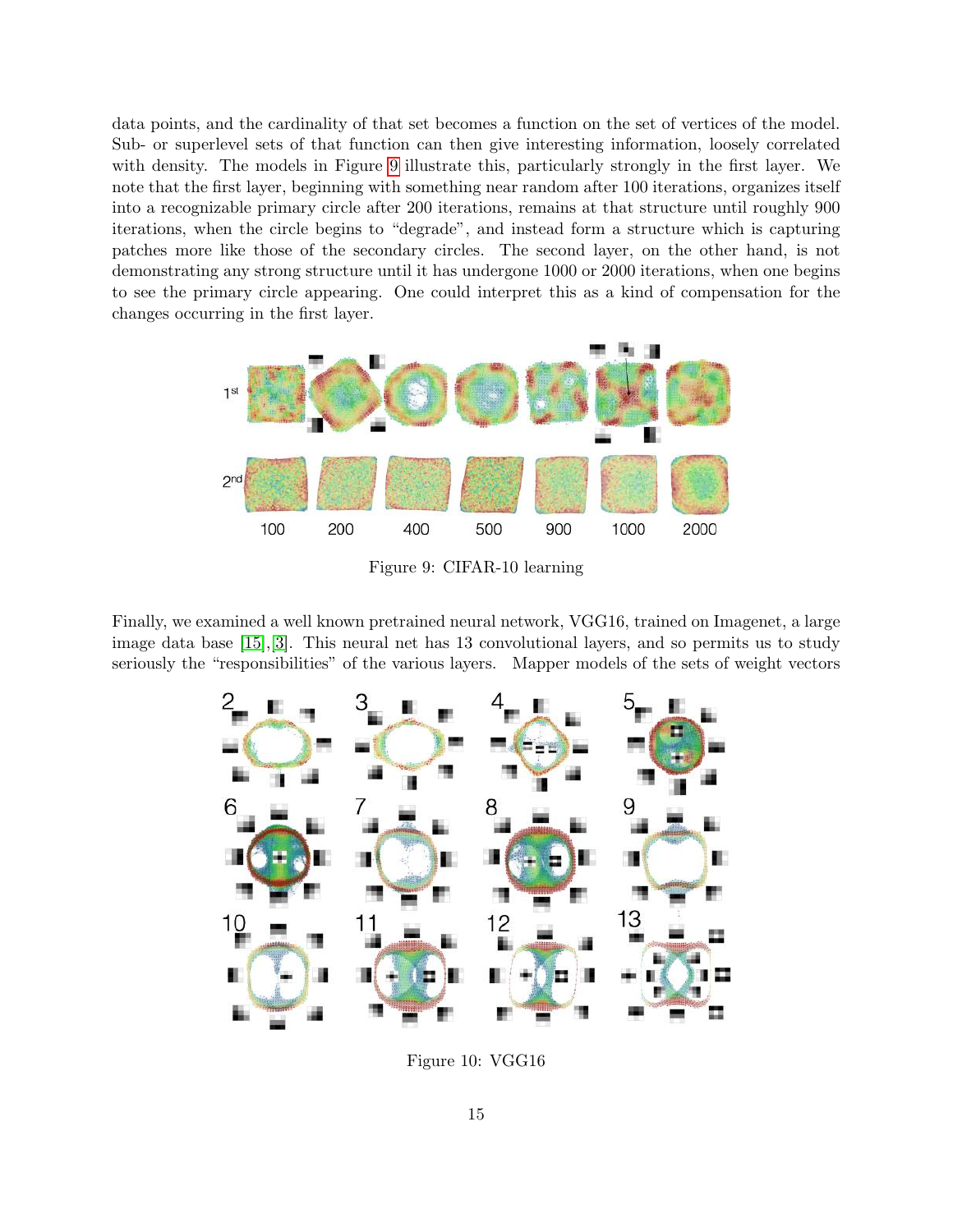for layers 2-13 are shown in Figure [10.](#page-14-1) In this case, the neural net has sufficiently many grids in each layer to construct a useful data set from this network alone. Observe that the first two layers give exactly a primary circle, and that after that more complex things appear. Secondary circle patches occur in layer 4, and in higher layers we see different phenomena occurring, including the bullseye we saw in CIFAR-10, as well as crossings of lines. One interesting line of research would be to assemble all of these different phenomena into a single space, including the Klein bottle. The advantage of doing this is that it will permit feature generation in terms of functions on the space, such as was done in [\[14\]](#page-22-3), or improved compression algorithms as in [\[9\]](#page-21-10). For now, the outcome demonstrates with precision how the higher layers encode higher layers of abstraction in images, as occurs in the mammalian visual pathway.

### 5 Feature Geometries and Architectures

#### 5.1 Generalities

Since CNN's have demonstrated a great deal of success on data sets of images, the idea of trying to generalize it suggests itself. To perform the generalization, one must identify what properties of image data sets are being used, and how. There are two key properties.

- Locality: The features in image data set (i.e.pixels) are equipped with a geometry, i.e. that of a rectangular grid. That grid is critical in restricting the connections in the corresponding feed-forward structure, and that restriction can be formulated very simply in terms of the  $L^{\infty}$  distance function on the grid, as we have seen in our constructions of CNN's in Section [4.](#page-8-0) This observation suggests that one can use other metric spaces to restrict the connections in architectures based on these metric spaces. We note that the grid geometry can be regarded as a discretization of the geometry of the plane, or of a square in the plane.
- Homogeneity: The convolutional neural net is equipped not only with a connection structure, but a choice of convolutional structure (as in Definition [2.5\)](#page-5-1), which creates its own restrictions on the features created in the neural net. Because it requires that weight vectors associated with one point in the grid be identical with those constructed at other points, the convolutional property should be interpreted as a kind of homogeneity. In addition to putting drastic limitations on the features being created in the neural net, this restriction encodes a property of image data sets that we regards as desirable, namely that the same object occurring in different parts of an image should be detected in an identical fashion.

What we would like to do is to describe how the two properties above can be used to construct neural nets in an analogous fashion, to improve performance on image data sets and to generalize the ideas to more general data sets. In order to have a notion of locality, we will need to understand data sets in terms of the geometry of their sets of features. We identify at least three methods in which feature sets can obtain a geometry.

1. A priori geometries: The prime example here is the image situation, where the grid ge-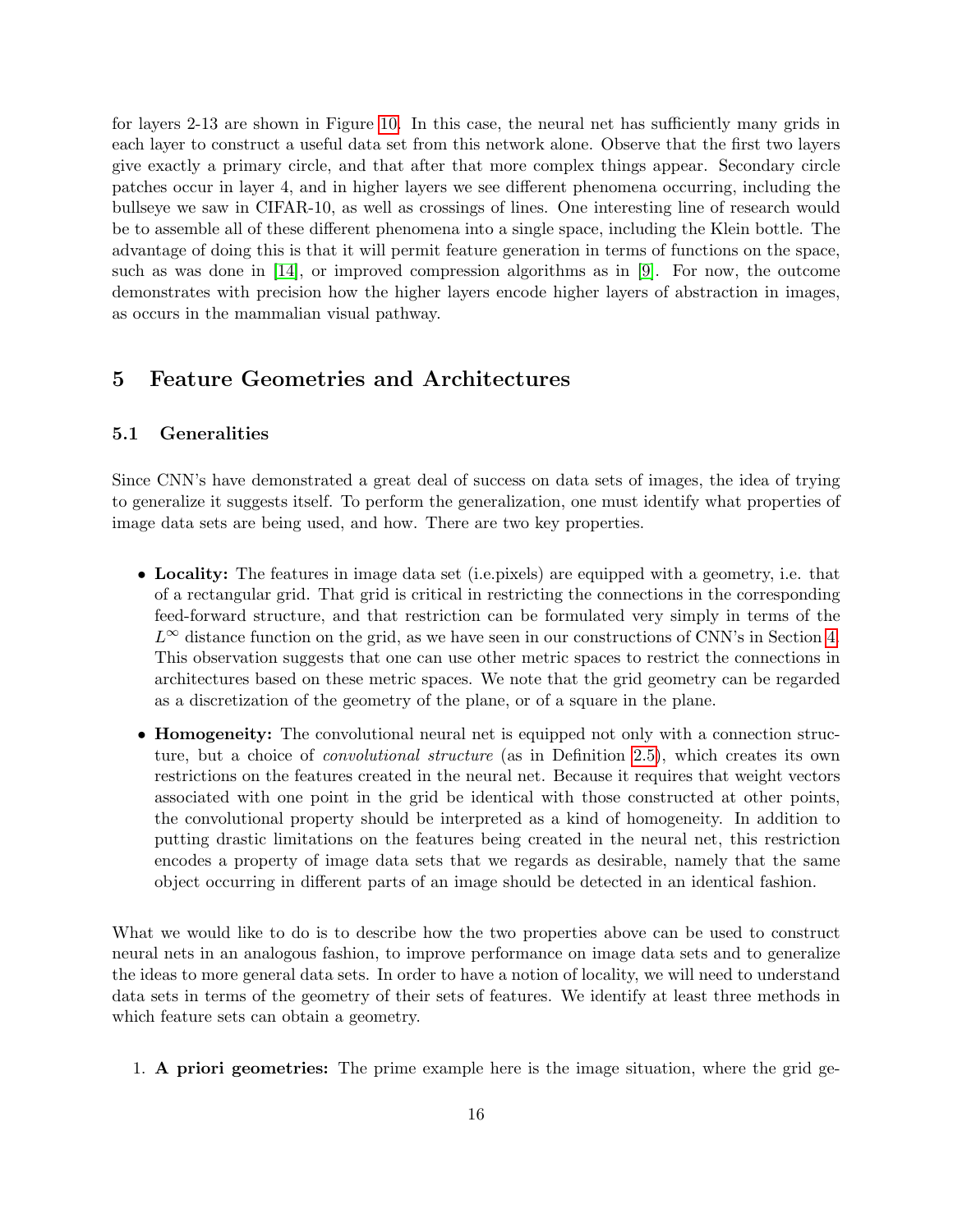ometry is explicitly constructed in the construction of the data. The continuous version of this geometry is that of the plane. Other examples would include time series, where the a priori continuous geometry is the line, or periodic time series, where the geometry is that of the circle. The geometries for the building of the neural net would be discretizations of these geometries, obtained by selecting discrete subsets, often in a regular way.

- 2. Geometries obtained from data analysis: The data analysis performed in [\[2\]](#page-21-1) or [\[4\]](#page-21-7) reveals that the frequently occurring local patches in images concentrate around a primary circle, and that these patches are well modeled by particular functions which can be algebraically defined. We will show below that this fact permits the construction of a set of features for images which admit a circular geometry. One could also construct a Klein bottle based set of features and a corresponding Klein bottle based geometry on that set.
- 3. Purely data drive geometries: In many situations one does not want to perform a detailed modeling procedure for the set of features, but nevertheless wants to use feature geometries to restrict connections in neural nets which are designed to learn a function based on the features. In this case, one can use the Mapper methodology [\[12\]](#page-21-4) to obtain discretized versions of geometries on the feature space, well suited to the construction of neural nets.

Section [3](#page-6-0) can be regarded as a discussion of one case where an a priori geometry is available, so we will not discuss it further. Instead, we will give examples of data analytically obtained geometries and purely data driven constructions.

#### <span id="page-16-0"></span>5.2 Data-analytically Defined Geometries

We first consider the data analytic work that was done in [\[2\]](#page-21-1) and [\[4\]](#page-21-7). We find that the frequently occurring patches are approximable by discretizations of linear intensity functions onto a  $3 \times 3$ grid. To be specific, we regard the pixels in a 3  $\times$  3 patch to be embedded in the square  $I^2$  =  $[-1, 1] \times [-1, 1]$ , as the subset  $\mathcal{L} = \{-1, 0, 1\} \times \{-1, 0, 1\}$ . The discretization operation can be considered as the restriction of a function on  $I^2$  to  $\mathcal{L}$ . We consider the set of linear functions in two variables given by the formulae

$$
f_{\theta}(x, y) = x \cos(\theta) + y \sin(\theta)
$$

The set of functions is parametrized by the circle valued parameter  $\theta$ . For each  $f_{\theta}$ , we can construct a function on an image as follows. Let  $(m, n) \in \mathbb{Z}^2$  denote a particular pixel in the grid defining an image data set  $\mathcal D$  consisting of images p, with  $p(m, n)$  denoting the gray scale value of an image within the data set. Given an angle  $\theta$ , we now define a function  $q_{m,n,\theta}(p)$  on D by the formula

$$
q_{m,n,\theta}(p) = \sum_{(i,j)\in\mathcal{L}} p(m+i,n+j) \cdot f_{\theta}(i,j)
$$

In this case the continuous geometry associated to the feature space for these images is  $\mathbb{R}^2 \times S^1$ . The discretization will be choosing a rectangular lattice L for  $\mathbb{R}^2$  in the usual way, and by choosing the set  $\mu_n$  of *n*-th roots of unity for the circular factor. So the discretized form is  $\mathbb{Z}^2 \times \mu_n$ . This set is a metric space in its own right, and we can use the metric correspondences defined in Example [2.4](#page-3-0) to construct generators and neural nets based on this geometry.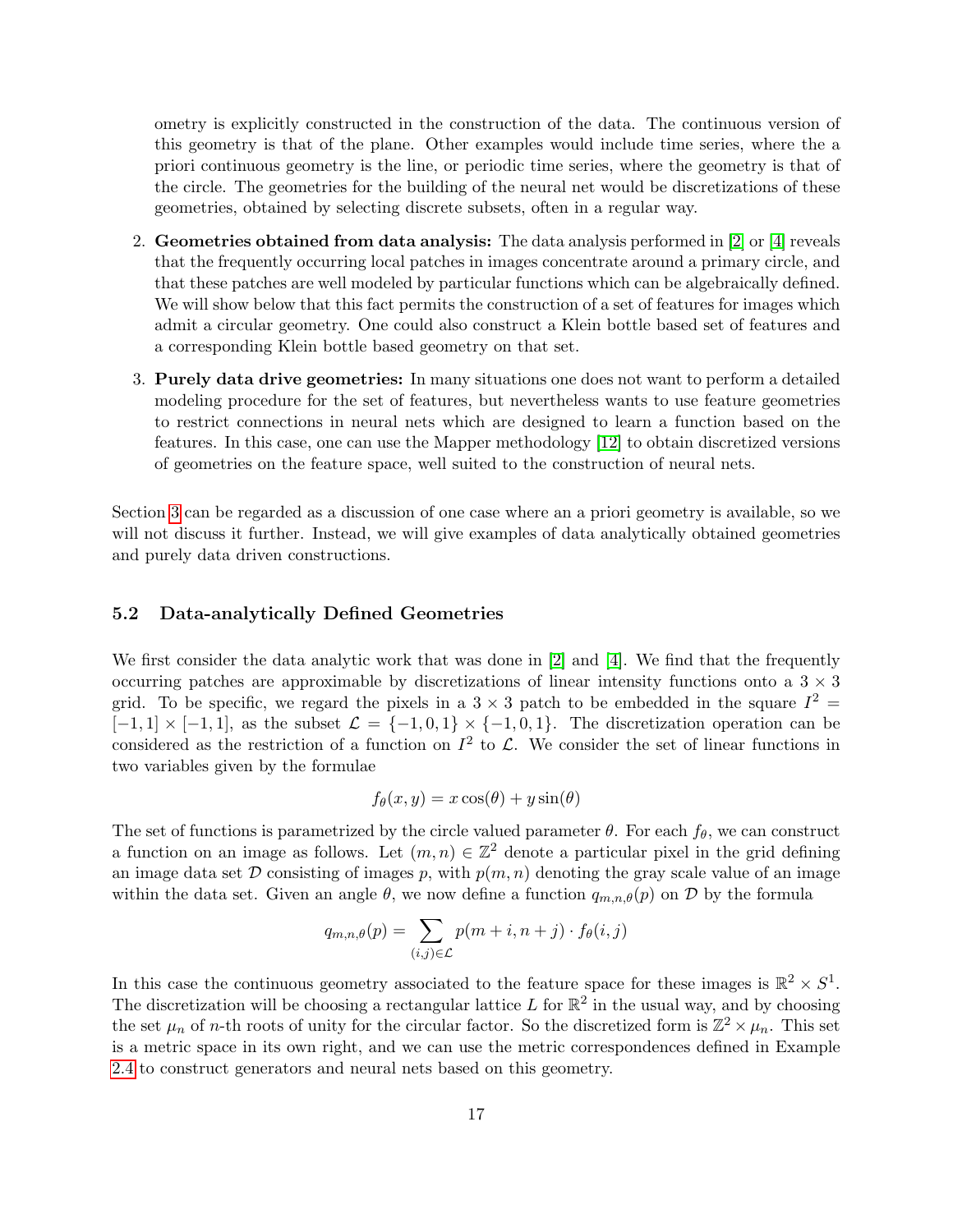**Remark 5.1** There are similar synthetic models with a Klein bottle K replacing  $S^1$ . There are natural choices for discretizations of  $K$  as well.

We have demonstrated that there are methods of imposing locality on new features that have been constructed based on the data analysis of image patches and of weight vectors in convolutional neural nets. For this construction, there are also convolutional structures as defined in Definition [2.5.](#page-5-1) In fact, they are Cayley structures in the sense of Example [2.6,](#page-5-0) as we can readily see from the observation that the metric space  $\mathbb{Z}^2 \times \mu_n$  is equipped with a free and transitive action by the group  $\mathbb{Z}^2 \times \mathbb{Z}/n\mathbb{Z}$ , and this group action determines a Cayley convolutional structure. This gives a number of possibilities for the construction of new feed-forward systems with feature geometries taken in to account. To see how these might look, let's consider the feed-forward system  $F$  described in  $(3-2)$  above. F is broken into a product  $F = F<sup>s</sup> \times F<sup>c</sup>$ , where  $F<sup>c</sup>$  is a complete generator, and the structural factor  $F^s$  is given by

$$
\mathbb{Z}^2 \xrightarrow{\mathcal{C}_d(1)} \mathbb{Z}^2 \xrightarrow{\pi^2(0,1,2)} \mathbb{Z}^2 \xrightarrow{\mathcal{C}^c} X(10)
$$

The idea will be to construct new structural factors by taking products with generators involving only  $\mu_n$  for various n's. We'll call these generators angular factors. The simplest one is of the form

$$
\mu_n \xrightarrow{\mathcal{C}^c} X(1) \xrightarrow{\mathcal{C}^c} X(1) \xrightarrow{\mathcal{C}^c} X(1)
$$

Here  $X(1)$  denotes a one element set. The corresponding structural factor including the grids would then be

$$
\mathbb{Z}^2 \times \mu_n \xrightarrow{\mathcal{C}_d(1) \times \mathcal{C}^c} \mathbb{Z}^2 \times X(1) \simeq \mathbb{Z}^2 \xrightarrow{\pi^2(0,1,2)} \mathbb{Z}^2 \xrightarrow{\mathcal{C}^c} X(10) \times X(1) \simeq X(10)
$$

The effect of this modification is simply to use the newly constructed features directly in the computation. It permits the algorithm to use them directly rather than having to "learn" them. Another angular factor is

$$
\mu_n \xrightarrow{\mathcal{C}^c} \mu_n \xrightarrow{\mathcal{C}^c} X(1) \xrightarrow{\mathcal{C}^c} X(1)
$$

Forming the product of this angular factor with  $F^s$  and ultimately  $F^c$  as well produces a feedforward structure which creates new angular factors in layer 1. The corresponding neural networks would be able to learn angle dependent functions from earlier angular functions. Yet another angular factor would be the following.

$$
\mu_n \xrightarrow{\mathcal{C}_d(\xi)} \mu_n \xrightarrow{\mathcal{C}^c} X(1) \xrightarrow{\mathcal{C}^c} X(1)
$$

where  $\xi$  is the distance from  $(1,0)$  to the primitive root of unity  $\zeta_n = (\cos(\frac{2\pi}{n}), \sin(\frac{2\pi}{n}))$ . Adding this angular factor to  $F^s$  creates new angular features in layer 1, allows these angular features to learn from angular and raw features, and further restricts that learning so that a given angular feature would only depend on raw values and angular features in the input that are near to the given feature in the metric on  $\mu_n$ . This is the angular analogue to the idea that a convolutional neural net permits a feature in a convolutional layer to depend only on features in the preceding layer that are spatially close to the given feature, in this case in the a priori geometry on pixel space.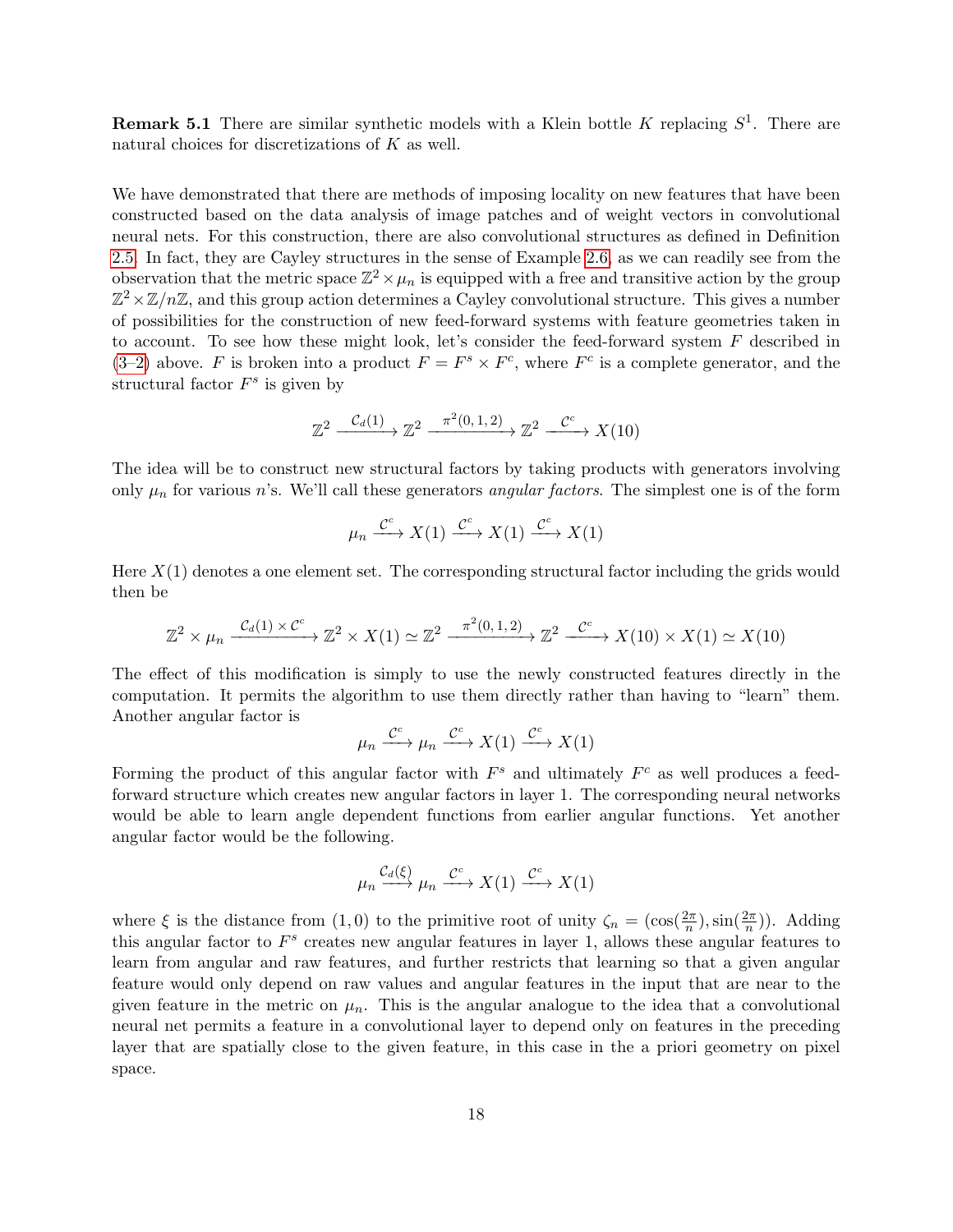There is also an analogue for  $\mu_n$  to the pooling correspondences  $\pi(m, n, N)$  defined in Section [3.](#page-6-0) They are correspondences from  $\pi_{m,n}: \mu_{mn} \longrightarrow \mu_n$ , and they are defined by

$$
\pi_{m,n}(\zeta_{mn}^x) = \zeta_n^{\lfloor \frac{x}{m} \rfloor}
$$

It is easy to verify that this is well-defined. We have only created analogues to the correspondences  $\pi(0, n-1, n)$  from Section [3,](#page-6-0) but analogues for other values of m, n, and N exist as well. We could now construct a new angular factor

$$
\mu_{mn} \xrightarrow{\mathcal{C}_d(\xi)} \mu_{mn} \xrightarrow{\pi_{m,n}} \mu_n \xrightarrow{\mathcal{C}^c} X(1)
$$

which would incorporate pooling in the angular directions as well. Each of these constructions have analogues for the case of the Klein bottle geometries.

We have some preliminary experiments involving the simplest versions of these geometries. We have used them to study MNIST, as well as the SVHN data set [\[16\]](#page-22-0). SVHN is another data set of images of digits, collected by taking photographs of house numbers on mailboxes and on houses. For these studies, we have simply modified the feed-forward systems by constructing the product of the existing structural factors described in  $(4-3)$  and  $(4-4)$  with an additional structural factor of the form

<span id="page-18-0"></span>
$$
(\mu_{16})_{+} \xrightarrow{\mathcal{C}^c} X(1) \xrightarrow{\mathcal{C}^c} X(1) \xrightarrow{\mathcal{C}^c} X(1) \xrightarrow{\mathcal{C}^c} X(1) \xrightarrow{\mathcal{C}^c} X(1) \xrightarrow{\mathcal{C}^c} X(1) \tag{5-5}
$$

where  $(\mu_{16})_+$  plus denotes  $\mu_{16}$  with a disjoint point added. This additional point is there so that we include the original "raw" pixel features. This amounts to including the "angular" coordinates described above as part of the input data, and using it to inform the higher level computations. We have two results, one in the direction of speeding up the learning process and the other concerning the generalization from a network trained on MNIST to SVHN.

- We found substantial improvement in the training time for both MNIST and SVHN when using the additional angular features. A factor of 2 speed up was realized for MNIST, and a factor of 3.5 for SVHN. MNIST is a much cleaner and therefore easier data set, and we suspect that the speed up will in general be larger for more complex data sets.
- We also examined the degree to which a network trained on one data set (MNIST) can achieve good results on another data set (SVHN). Using the standard convolutional network for images, we found that a model trained on MNIST applied to SVHN achieved roughly 10% accuracy. Since there are 10 distinct outcomes, this is essentially the same as selecting a classification at random. However, when we built the corresponding model using the additional factor [\(5–5\)](#page-18-0) above, we found that the accuracy improved to 22%. Of course, one wants much higher accuracy, but what this finding demonstrates is that this generalization problem can be substantially improved using these methods.

In these examples, we have only used the simplest versions of the constructions we have discussed in Section [2.](#page-2-1) The possibilities that we envision going forward include taking products with structural factors of the form

$$
(\mu_{4n})_{+} \xrightarrow{\mathcal{C}_{d}(\xi_{4n})_{+}} (\mu_{4n})_{+} \xrightarrow{(\pi_{4n,2n})_{+}} (\mu_{2n})_{+} \xrightarrow{\mathcal{C}_{d}(\xi_{2n})_{+}} (\mu_{2n})_{+} \xrightarrow{(\pi_{2n,n})_{+}} (\mu_{n})_{+} \xrightarrow{\mathcal{C}^{c}} X(1) \xrightarrow{\mathcal{C}^{c}} X(1) \tag{5-6}
$$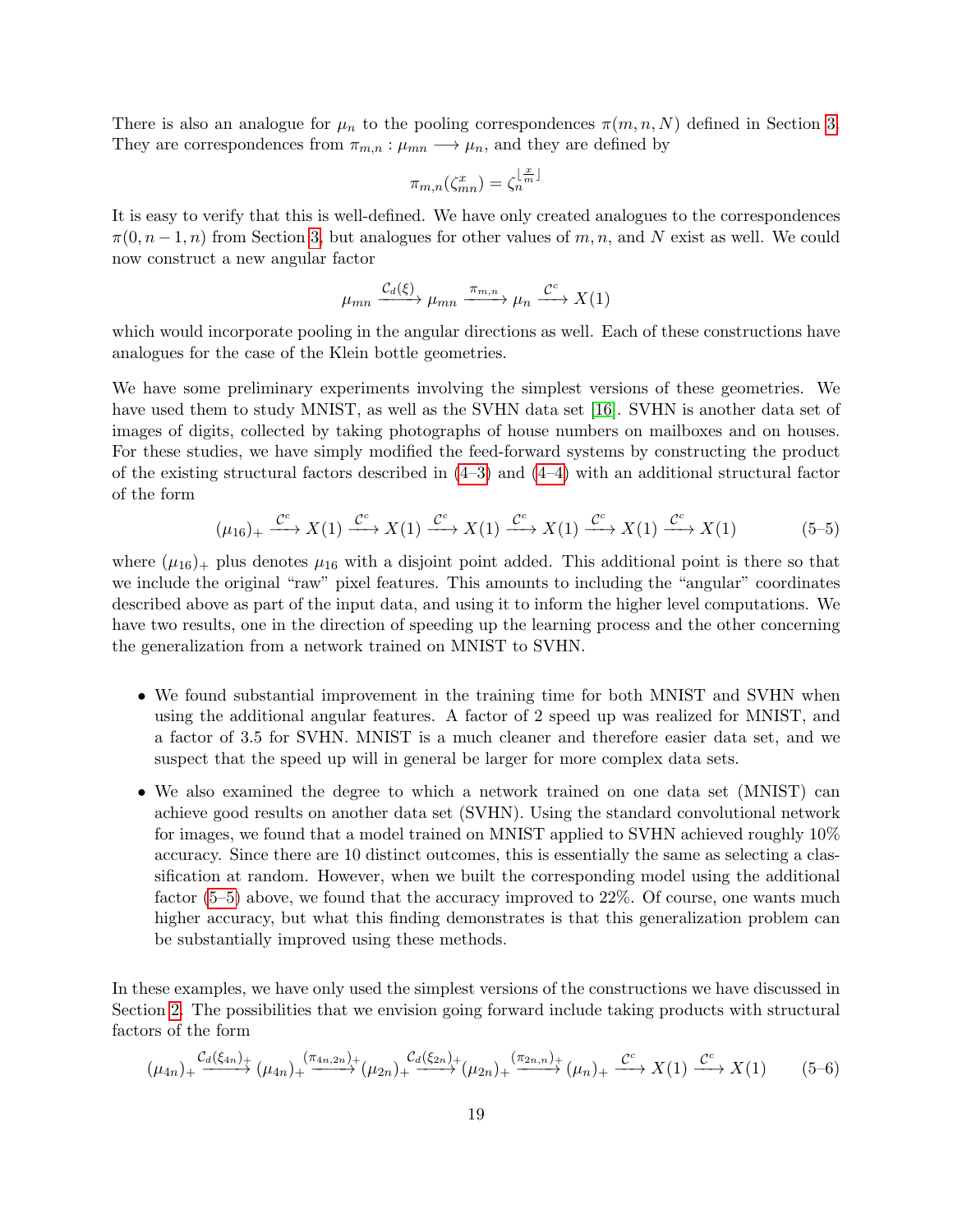The correspondences  $\mathcal{C}_d(\xi_{2^in})_+$  and  $(\pi_{2^in,2^{i-1}n})_+$  for  $i = 0,1,2$  in this feed-forward system are straightforward generalizations of  $C_d(\xi_{2^in})$  and  $\pi_{2^in,2^{i-1}n}$  to the situation where the disjoint base point + has been added.  $(\mathcal{C}_d(\xi_n))_+$  is obtained by constructing a metric on  $(\mu_n)_+$  for which the distance from the point + to each of the elements of  $\mu_n$ , as well as all the distances between adjacent roots of unity, are all equal to  $\xi_n$ . It is not hard to see that this can be done.  $(\pi_{2n,n})_+$  is the functional correspondence which is equal to  $\pi_{2n,n}$  on  $\mu_n$  and which carries the point + to +. The effect of this construction is that it would include angular features at the higher layers, and that it would restrict the angular features that are constructed to include only those which involve nearby angular features in the preceding layers.

#### 5.3 Purely Data Driven Geometries

Suppose that we are given a data set defined by a data matrix  $D$ , with the rows corresponding to the data points and the columns corresponding to the features, but that we have no theory for the features analogous to the one described in [\[2\]](#page-21-1). What we generally have, though, are metrics on the set of features. If the matrix entries are continuous, one can use Euclidean distance of the features viewed as column vectors. There are variants, such as mean centered and/or variance normalized versions, correlation distance, angle distance, etc. If the entries of the matrix are binary, then Hamming distance is an option. In general, it is most often possible to define, in natural ways, metrics on the set of columns. This means that the feature set is a metric space, and therefore that we already have the possibility of carrying out part of the process used on image data sets, namely the construction of the correspondences  $C_d(r) : X \to X$ , where X denotes the feature set. We refer to the column space equipped with a metric as the feature space. These can be used to create a counterpart for the initial convolutional layers in the feed-forward system, but it does not give a counterpart to the pooling correspondences. The pooling correspondences are important because they allow one to study features that are more broadly distributed in the geometry of the feature space. To construct deeper networks, one may also need an analogue for higher level convolutional layers. There is an approach using the Mapper methodology introduced in [\[12\]](#page-21-4) that will directly construct a counterpart to pooling methodology.

We recall that the output of Mapper, applied to a finite metric space X, is a graph  $\Gamma$ , with an assignment to each vertex v of  $\Gamma$  a subset  $X_v$  of X, having the following two properties:

- 1. Every point  $x \in X$  is contained in  $X_v$  for some vertex v of  $\Gamma$ .
- 2. Two vertices v and w of  $\Gamma$  are connected by an edge if and only if  $X_v \cap X_w \neq \emptyset$ .

We observe that this means that if we have two Mapper models  $(\Gamma, \{X_v\}_{v \in V(\Gamma)})$  and  $(\Gamma', \{X_w'\}_{w \in V(\Gamma')})$ on the same metric space  $X$ , then there is a well-defined correspondence

$$
\mathcal{C}(\Gamma, \Gamma^{'}) : V(\Gamma) \to V(\Gamma^{'})
$$

defined by the property that for  $(v, w) \in V(\Gamma) \times V(\Gamma')$ ,  $(v, w) \in \mathcal{C}(\Gamma, \Gamma') : V(\Gamma) \to V(\Gamma')$  if and only if  $X_v \cap X_w' \neq \emptyset$ .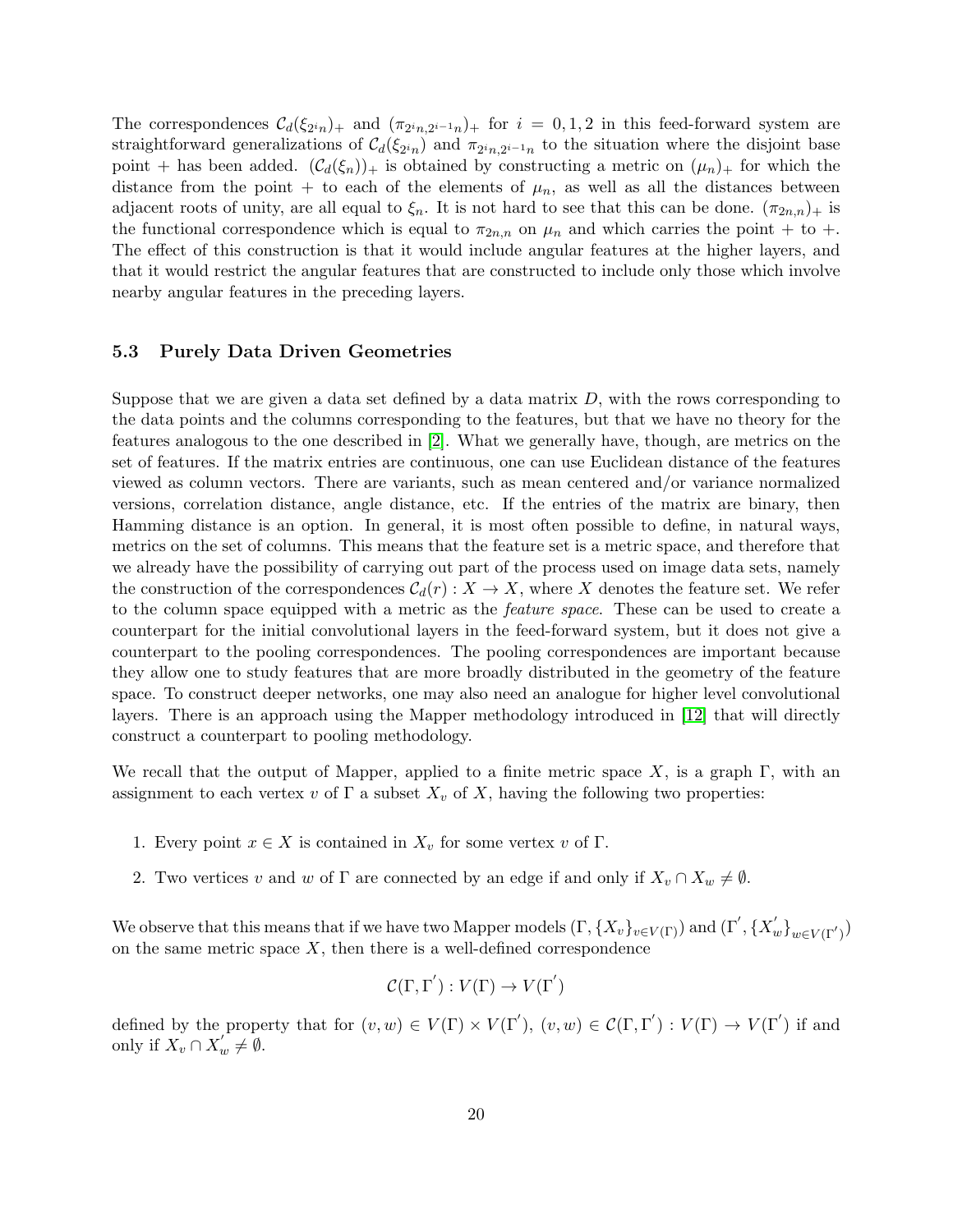These properties allows us to construct two specific correspondences. Given a metric space X and a Mapper model  $(\Gamma, \{X_v\}_{v\in V(\Gamma)})$  for the feature space of a data matrix, we have the *augmentation* correspondence  $\varepsilon: X \to V(\Gamma)$ , defined by  $(x, v) \in X \times V(\Gamma)$  if and only if  $x \in X_v$ . We also have the correspondence  $C(\Gamma,\Gamma): V(\Gamma) \to V(\Gamma)$ .

**Remark 5.2** The correspondence  $\mathcal{C}(\Gamma,\Gamma)$  is simply the graph correspondence  $\mathcal{C}_{\Gamma}$  defined in Example [2.5.](#page-3-1)

To define analogues to pooling correspondences, we need a bit more detail on the Mapper construction. It begins with one or more projections  $f: X \to \mathbb{R}$ , which we call filters. Typically there are only a small number of f's, perhaps 1,2, or 3, and we denote the collection of filters by  $\{f_{\alpha}\}_{{\alpha}\in A}$ , where it is understood that  $#A$  is small. We now construct a family of open coverings of the real line.

**Definition 5.1** Given a pair  $(l, s)$  of real numbers with  $l > s$ , we define the covering  $\mathcal{U}(l, s)$  to consist of all intervals of the form  $(ks - \frac{l}{2})$  $\frac{l}{2}, ks+\frac{l}{2}$  $\frac{l}{2}$ ,  $k \in \mathbb{Z}$ . The condition  $l > s$  guarantees that the family is a covering. Given a pair  $(l, s)$ , we defined the double of  $(l, s)$  to be the pair  $(2l, 2s)$ .  $U(2l, 2s)$  covers  $\mathbb R$  with intervals of double the length of the intervals comprising  $U(l, s)$ . We refer to l as the length and s as the stride.

Let n denote the cardinality of A, and equip A with a total ordering, so  $A = \{\alpha_1, \ldots, \alpha_n\}$ . Let  $F: X \to \mathbb{R}^n$  denote the product  $f_{\alpha_1} \times \cdots \times f_{\alpha_n}$ . For each filter  $f_{\alpha}$ , we choose a pair  $(l_{\alpha}, s_{\alpha})$ . For each  $\alpha \in A$ , we let  $\mathcal{U}_{\alpha} = \mathcal{U}(l_{\alpha}, s_{\alpha})$ , and let  $\mathcal{U}_{\alpha} = \{I_{\beta_{\alpha}}^{\alpha}\}_{\beta_{\alpha} \in B_{\alpha}}$ , where  $B_{\alpha}$  is an indexing set for the intervals in  $\mathcal{U}_{\alpha}$ . We now construct the product covering  $\mathcal{U}_{\alpha_1} \times \mathcal{U}_{\alpha_2} \times \cdots \times \mathcal{U}_{\alpha_n}$  of  $\mathbb{R}^n$ , which consists of sets of the form  $I_{\beta}^{\alpha_1}$  $\frac{\alpha_1}{\beta_{\alpha_1}} \times \cdots \times I_{\beta_{\alpha_n}}^{\alpha_n}$  $\beta_{\alpha_n}^{\alpha_n}$ , for all choices of *n*-tuples  $(\beta_{\alpha_1}, \dots, \beta_{\alpha_n})$  in  $B_{\alpha_1} \times \dots \times B_{\alpha_n}$ . We denote this covering by  $\mathcal{V} = \{V_j\}_{j \in J}$ , where J is the indexing set. We now create overlapping subsets (bins) of the form  $F^{-1}(V_j)$ . These sets form a covering of X. The algorithm defined in [\[12\]](#page-21-4) next proceeds by clustering (using a predefined clustering algorithm) each of the bins, creating a partition of each bin. The vertex set of the Mapper model  $\Gamma$  of X consists of one element for each block of each partition of each bin, and we declare that two vertices are connected by an edge if and only if the corresponding blocks overlap. Note that the blocks can overlap because the bins overlap. It is clear from the construction that this construction has the two properties ascribed to it above. Note that the construction described above depended only on the choices  $(l_{\alpha}, s_{\alpha})$ . The result of applying the above construction to the choices  $(2l_{\alpha}, 2s_{\alpha})$  will be referred to as the double of Γ, and we will denote it by Γ(1), where it is understood that  $\Gamma = \Gamma(0)$ . We can iterate this process to obtain a sequence of Mapper models  $\Gamma(0), \Gamma(1), \ldots, \Gamma(r)$ , where  $\Gamma(i+1)$  should be viewed as a "coarsening" of  $\Gamma(i)$  or "lower resolution model" than  $\Gamma(i)$ . Just as we use pooling correspondences to pass from a higher resolution image to a lower resolution image, so we can now use the correspondences  $\mathcal{C}(\Gamma(i), \Gamma(i+1))$  as methods from passing to high resolution to lower resolution versions of the feature space for an arbitrary data matrix.

We show how this will work by constructing an analogue of the depth 6 generator constructed for MNIST in [\(4–3\)](#page-10-1) above. We suppose that we have selected a metric on the column space of our data matrix, and further that we have built a Mapper model  $\Gamma = \Gamma(0)$ , together with the doublings  $\Gamma(1)$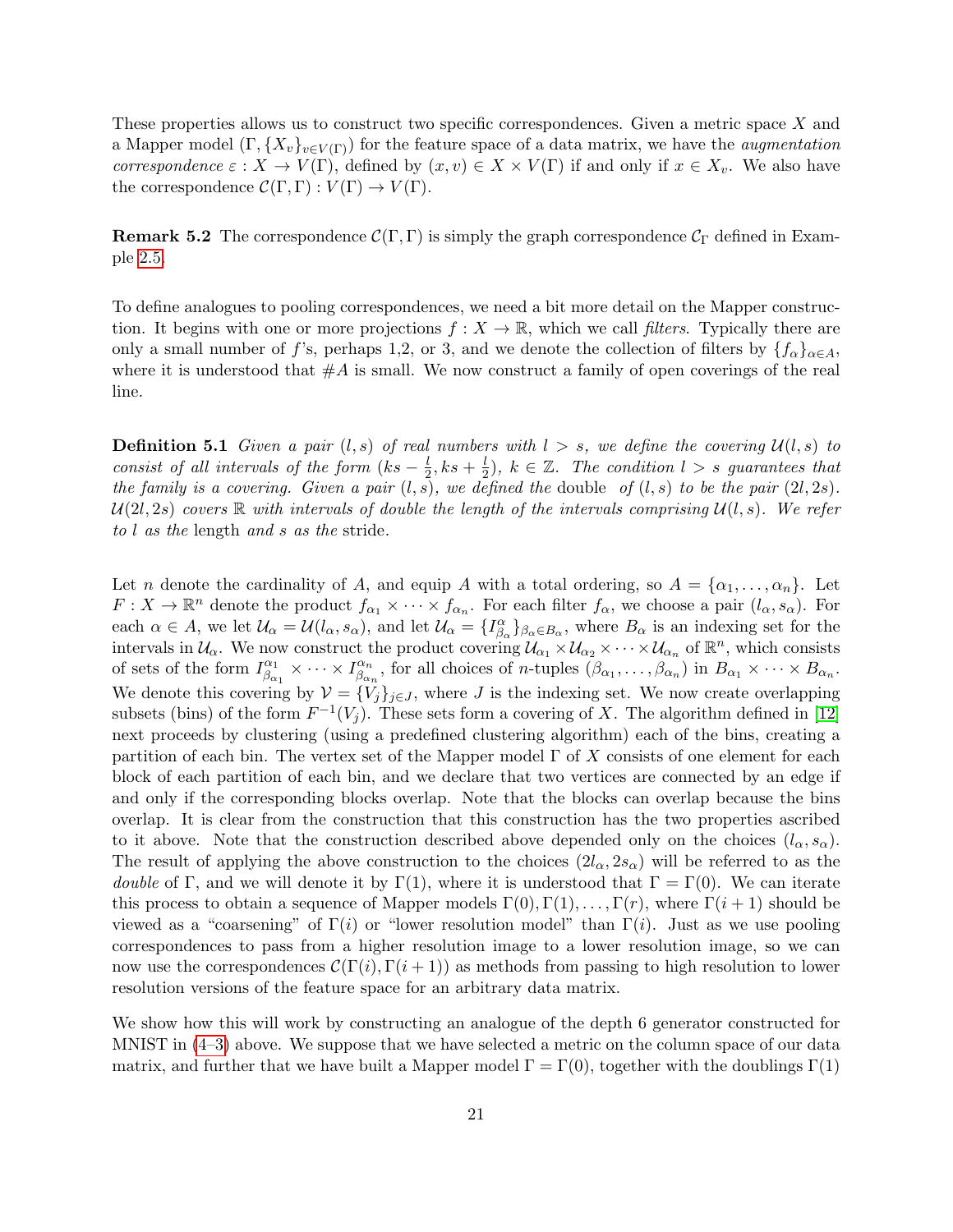and  $\Gamma(2)$ . Further, we suppose we are trying to solve an N-outcome classification problem, where N was 10 in the actual MNIST case. As in the MNIST case, the generator will decompose as a product of a complete generator  $F^c$  and a structural generator  $F^s$ . The complete generator can be chosen arbitrarily. The analogue to the structural generator in [\(4–3\)](#page-10-1) is given by the following.

$$
X\xrightarrow{\varepsilon}\Gamma(0)\xrightarrow{\mathcal{C}(\Gamma(0),\Gamma(1))}\Gamma(1)\xrightarrow{\mathcal{C}(\Gamma(1),\Gamma(1))}\Gamma(1)\xrightarrow{\mathcal{C}(\Gamma(1),\Gamma(2))}\Gamma(2)\xrightarrow{\mathcal{C}^c}X(1)\xrightarrow{\mathcal{C}^c}X(N)
$$

Unlike the data analytically driven neural nets, this construction has not yet been done but is in development.

Finally, we point out that one need not adhere rigidly to the doubling strategy described above. Choosing any families of coverings that are increasing, in the sense that  $l$  and  $s$  are both increasing, also can give families of correspondences that can act as replacements for pooling correspondences.

## References

- [1] G. Carlsson, Topology and data, Bull. Amer. Math. Soc. 46 (2009), 255-308
- <span id="page-21-1"></span>[2] G. Carlsson, T. Ishkhanov, V. de Silva, and A. Zomorodian, On the local behavior of spaces of natural images, Intl. Jour. Computer Vision, **76**, (2008), 1-12
- <span id="page-21-9"></span>[3] J. Deng, W. Dong, R. Socher, L.-J. Li, K. Li, and L. FeiFei. Imagenet: A large-scale hierarchical image database, In IEEE Conference on Computer Vision and Pattern Recognition, 2009.
- <span id="page-21-7"></span>[4] R.B. Gabrielsson and G. Carlsson, A look at the topology of convolutional neural networks, [arXiv:1810.03234v](http://arxiv.org/abs/1810.03234)1
- <span id="page-21-6"></span>[5] D. H. Hubel and T.N. Wiesel, Receptive fields, binocular interaction and functional architecture in the cat's visual cortex, Journal of Physiology, 160(1): 106-154, 1962.
- <span id="page-21-8"></span>[6] A. Krizhevsky, Learning multiple layers of features from tiny images, Technical report, University of Toronto, 2009.
- <span id="page-21-3"></span>[7] Y. LeCun, The MNIST database of handwritten digits, [http://yann.lecun.com/exdb/mnist.](http://yann.lecun.com/exdb/mnist)
- <span id="page-21-5"></span>[8] A.B. Lee, K.S. Pedersen, and D. Mumford, The non-linear statistics of high-contrast patches in natural images, Intl. Jour.of Computer Vision, 54 (1-3), (2003) 83-103.
- <span id="page-21-10"></span>[9] A. Maleki, M. Shahram, and G. Carlsson, Near optimal coder for image geometries, Proc. IEEE Int. Conf. Image Processing (ICIP), San Diego, CA, 2008 (paper can be found at https://www.ece.rice.edu/ mam15/Kleinlet\_fullversion)
- <span id="page-21-0"></span>[10] K. Priddy and P. Keller, Artificial Neural Networks. An Introduction, SPIE Press, 2005.
- <span id="page-21-2"></span>[11] M.Robinson, Topological Signal Processing, Springer Verlag, 2014.
- <span id="page-21-4"></span>[12] G. Singh, F. Mémoli, and G. Carlsson, *Topological methods for the analysis of high dimensional* data sets and 3D object recognition, SPBG, 2007, 91-100